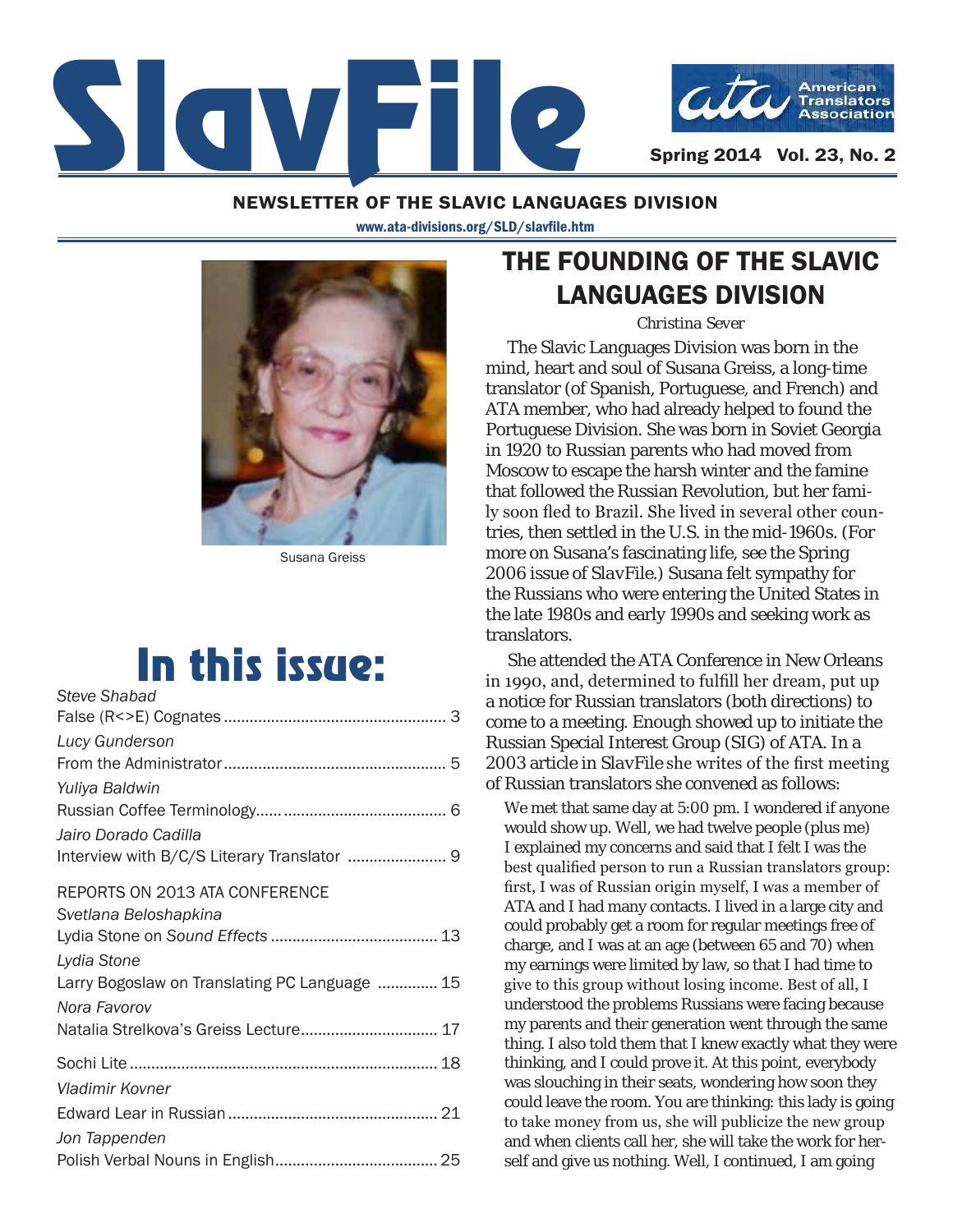#### SLAVIC LANGUAGES DIVISION

**OFFICERS** Administrator: Lucy Gunderson Tel: 917-670-1260 *russophile@earthlink.net*

Assistant Administrator: Fred Grasso *frdgrasso@satx.rr.com*

SlavFile is published four times yearly.

Articles of interest to Slavic translators and interpreters are invited.

Designation of Slavic Languages Division membership on ATA membership application or renewal form provides full membership.

> Write to ATA, 225 Reinekers Lane Alexandria, VA 22314

Submissions become the property of SlavFile and are subject to editing.

Opinions expressed are those of the authors and do not necessarily represent the views of the Editor or of the Division.

> Editor: Lydia Razran Stone *lydiastone@verizon.net*

Associate Editor: Liv Bliss *bliss.mst@gmail.com*

Associate Editor: Nora Favorov *norafavorov@gmail.com*

Associate Editor: Galina Raff (Russian, Layout) *galina.raff@gmail.com*

#### EDITORIAL BOARD

Yuliya Baldwin *yuliyabaldwin@gmail.com*

Ekaterina Howard (Proofreader) *info@pinwheeltrans.com*

Stephen Dickey and Janja Pavetić-Dickey (Bosnian, Croatian, Serbian) *smd@ku.edu; jpdickey@sunflower.com*

> Jennifer L. Guernsey *jenguernsey@gmail.com*

> > Michael Ishenko *ishenko@aol.com*

Katarzyna Jankowski (Polish) *kate.jan@att.net*

Martha Kosir (Poetry) *kosir001@gannon.edu*

Vladimir Kovner *19volodya05@comcast.com*

> Christina Sever *csever17@yahoo.com*

Lynn Visson *lvisson@aol.com*

Susan Welsh (Films) *welsh\_business@verizon.net*  to prove to you that this is not going to happen, because, I DO NOT TRANSLATE FROM OR INTO RUSSIAN. I do not have or intend to take accreditation in these two combinations, because I already have accreditation in five language combinations, in languages I know much better than Russian. All of a sudden, I could see my audience perk up. Aha! I had hit the nail on the head!

Susana was the administrator and newsletter editor and planned, publicized and conducted five meetings a year under the auspices of the New York Circle of Translators, her ATA chapter. She gathered information to prepare a directory of Russian translators, which she then sent out to hundreds of potential clients. Between then and the fall of 1993, the group discussed becoming a full-fledged division of ATA, wrote bylaws, prepared a petition, and gathered enough signatures to present it to the ATA Board in July 1993, but it didn't make the agenda and was then put on the agenda for the Board meeting at the next ATA Conference, in Philadelphia. At that meeting, October 10, 1993, the Russian Language (later "Slavic Languages") Division was approved. Remarkably, and uniquely, the division, from its inception, announced its intention to represent translators and interpreters of all the Slavic languages, and of the languages of the former Soviet Union. Susana's dream included the desire to provide a professional home and support network for all those people, many of them in the process of or having recently emigrated from that former nation to the rest of the world.



Christina Sever is a graduate of Monterey Institute of International Studies in Russian Translation and has been a freelance translator for 26 years. She has been attending ATA conferences since 1990 in New Orleans and edited the newsletter for the Russian Special Interest Group that Susana Greiss initiated at that conference, which became the Slavic Languages Division. She now serves on the Leadership Council of SLD and on the Editorial Board of the *SlavFile*. She can be reached at csever17@yahoo.com.

Historical Document: Attendance sheet for first organizational meeting of what was to become SLD. Please click to view the full-size image.

ALCOHOLOGICAL ROSE HOMES LONG BRANCHE  $\begin{array}{rcl} \text{MAP, B.} & \text{MAP, B.} \\ \text{MAP, MAP, F.} & \text{MAP, H.} \\ \text{MAP, H.} & \text{MAP, H.} \\ \text{MAP, H.} & \text{MAP, H.} \\ \text{MAP, H.} & \text{MAP, H.} \\ \text{MAP, H.} & \text{MAP, H.} \\ \text{MAP, H.} & \text{MAP, H.} \\ \text{MAP, H.} & \text{MAP, H.} \\ \text{MAP, H.} & \text{MAP, H.} \\ \text{MAP, H.} & \text{MAP, H.} \\ \text{MAP, H.}$ William of the first criterio establistas and they diverse. anning common common Township De Barbara<br>Lind The Lind Perk Ser Strike Const Children standard an explored approx

Unions Spencett Architects, August )<br>In the same (199 hours in the of filmer or Figs. 1)<br>In the party, and address that is prop, a party weeks and sometime conversions **Contract Contract Contract Contract Contract Contract Contract Contract Contract Contract Contract Contract Contract Contract Contract Contract Contract Contract Contract Contract Contract Contract Contract Contract Contr** this Making the a small be the chapter and or Camera a more galaxy and public can **Britain Market Commercial Commercial Commercial Commercial Commercial Commercial Commercial Commercial Commercial Commercial Commercial Commercial Commercial Commercial Commercial Commercial Commercial Commercial Commerci** ante l'emmer mestre au vois ing Masseum and IT is a country<br>The Contact of California and California<br>The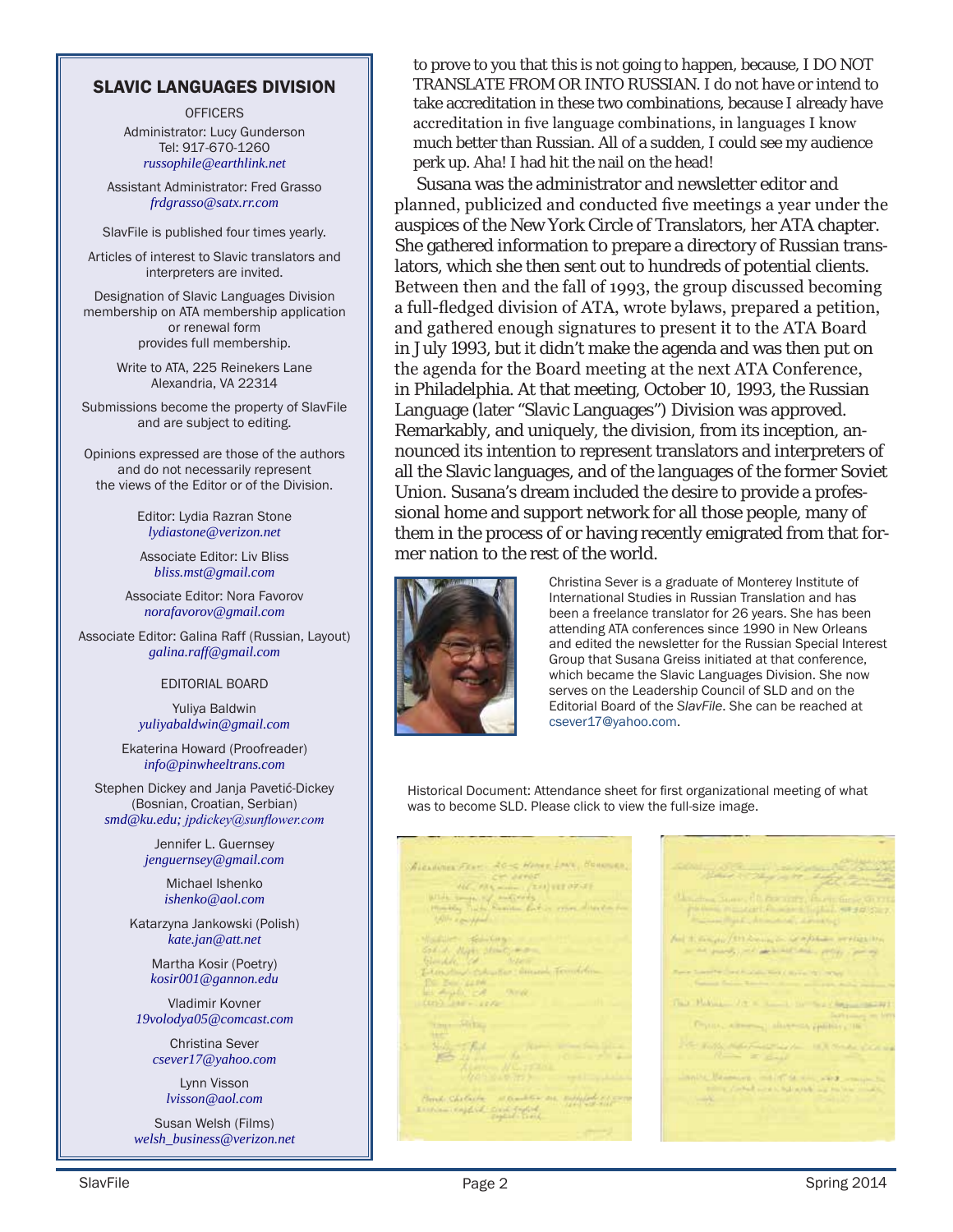### THE RETURN OF FALSE COGNATES And Other Fine Points of Russian>English Translation: Part II **Material from Steve Shabad's San Antonio ATA Presentation**



We continue to publish material provided by Steve Shabad to accompany his 2013 ATA Presentation, *The Return of False Cognates*. The table below lists false cognates that have completely different dictionary definitions in Russian and English and provides suggested English translations. These are the falsest of the false cognates, but also the ones that many of us have already been warned about. Steve notes that his table contains only dictionary definitions that are relevant to the English-Russian comparison. He appends a further warning that in some cases many of the English cognates he lists do fit the Russian context, but in most cases their use would be awkward, imprecise or downright wrong. Future issues of *SlavFile* will contain tables similar to the one below introducing R-E cognates with similar definitions but different usages, and, even more subtle cases, with the same definition and different usage. Our last, winter, issue contained Steve's advice on other fine points of Russian>English translation, not directly involving false cognates.

| <b>Russian word</b>                                                                             | <b>English word</b>                                                                                                     | <b>Example of Russian term</b>                                                                                                                                                                                                                                                                          | <b>Proposed solutions</b>                                                           |
|-------------------------------------------------------------------------------------------------|-------------------------------------------------------------------------------------------------------------------------|---------------------------------------------------------------------------------------------------------------------------------------------------------------------------------------------------------------------------------------------------------------------------------------------------------|-------------------------------------------------------------------------------------|
| актуальный важный,<br>существенный для<br>настоящего момента                                    | actual existing in reality or in<br>fact                                                                                | актуальный вопрос                                                                                                                                                                                                                                                                                       | current; urgent; pressing;<br>relevant; timely                                      |
| дискуссия спор,<br>обсуждение какого-нибудь<br>вопроса на собрании, в<br>печати, в беседе       | discussion talk or writing in<br>which the pros and cons or<br>various aspects of a subject<br>are considered           | Это послужило причиной горячих<br>дискуссий по поводу ненужной<br>реанимации и права на смерть.                                                                                                                                                                                                         | debate                                                                              |
| график план работ с<br>точными показателями<br>норм и времени                                   | graphic a product of the<br>graphic arts, as a drawing or<br>print                                                      | работать по графику                                                                                                                                                                                                                                                                                     | schedule; timetable                                                                 |
| контроль проверка, а также<br>постоянное наблюдение в<br>целях проверки или<br>надзора          | control power to direct or<br>regulate; ability to use<br>effectively                                                   | Контроль над вооружениями -<br>arms control<br>Многие банки будут согласны на<br>более строгие процедуры контроля<br>по отношению к себе.<br>И уже накануне начала операции<br>возмездия Москва приняла<br>решительные меры, чтобы держать<br>ситуацию в Афганистане под своим<br>постоянным контролем. | monitoring; oversight;<br>supervision; inspection(s);<br>verification; audit; watch |
| квалифицировать относить<br>объект к какой-либо группе,<br>классу, категории и т.п.             | qualify to describe by<br>enumerating the<br>characteristics or qualities of;<br>characterize                           | Галичский районный суд<br>квалифицировал это преступление<br>по статье 160, относящейся к<br>категории тяжких.                                                                                                                                                                                          | classify                                                                            |
| концепция система<br>взглядов на что-нибудь,<br>основная мысль.                                 | conception formulation of<br>ideas; general notion; an<br>original idea, design, plan,<br>etc.                          | Концепция внешней политики РФ<br>Концепция ЦБР по реформирова-<br>нию банковской системы РФ<br>Психологическая концепция<br>структуры эмоциональной сферы                                                                                                                                               | framework; strategy; outline;<br>plan; theory; model                                |
| моральный<br>высоконравственный,<br>соответствующий правилам<br>морали; внутренний,<br>душевный | moral relating to, or capable<br>of making the distinction<br>between right and wrong in<br>conduct                     | моральная помощь-psychological<br>assistance<br>моральный террор-psychological<br>terror(ism)<br><b>BUT</b><br>моральная поддержка-moral<br>support                                                                                                                                                     | psychological; mental; psychic                                                      |
| мотив (definition 2) довод в<br>пользу чего-н.                                                  | motive 1. Something that<br>causes a person to act in a<br>certain way. 2. The goal or<br>object of a person's actions. | Привести мотивы в пользу своего<br>решения<br>мотивированное решение-<br>reasoned decision                                                                                                                                                                                                              | reason; argument                                                                    |
| норма узаконенное<br>установление, признанный<br>обязательным порядок,<br>строй чего-нибудь     | norm a standard, model or<br>pattern for a group                                                                        | правовые нормы<br>общепринятые нормы работы в<br>сети Интернет<br>норма амортизации                                                                                                                                                                                                                     | provision; standard; rule;<br>regulation(s);<br>rate; quota                         |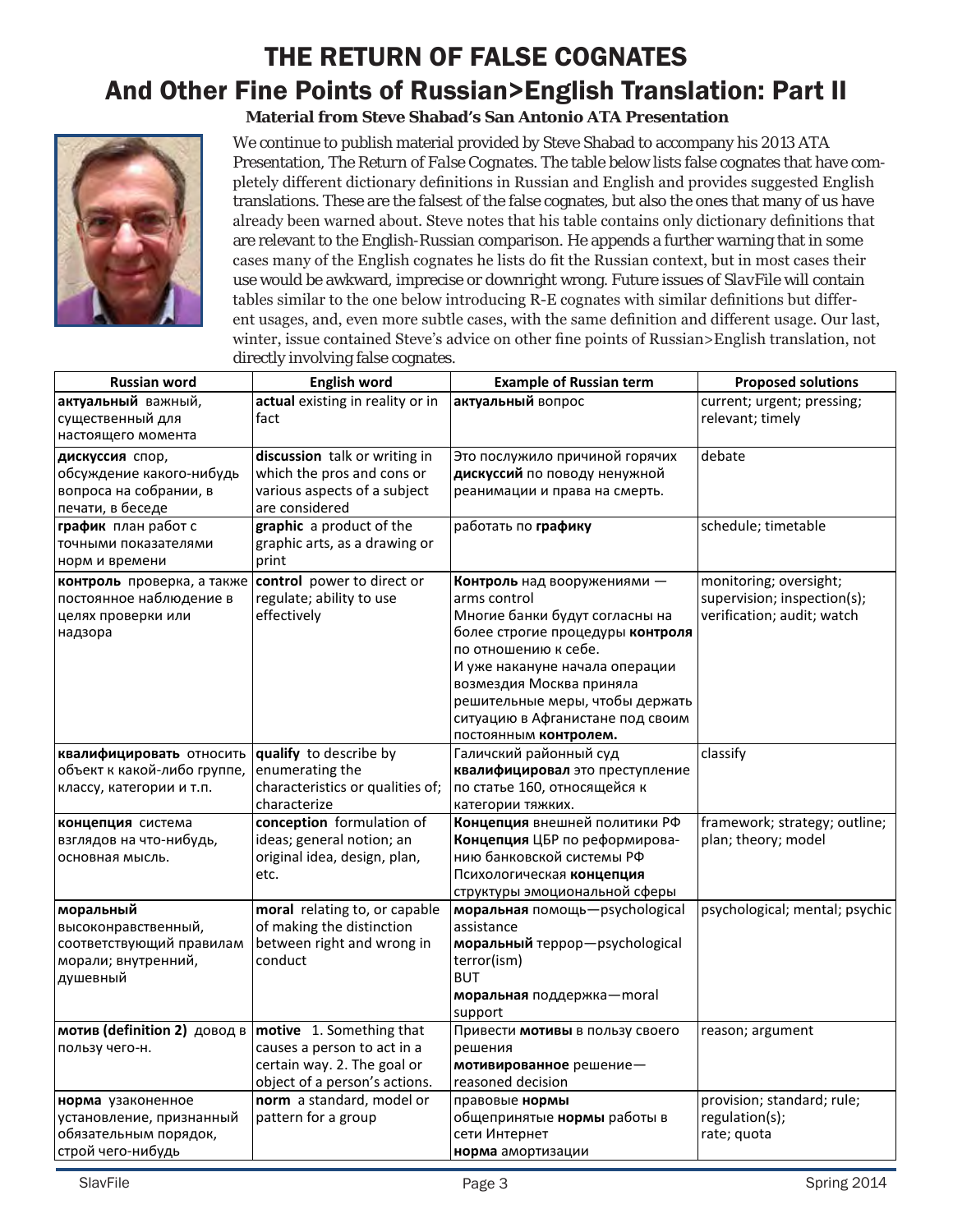| Russian word                                                                                                                                                                         | <b>English word</b>                                                                                                                                                                                                                          | <b>Example of Russian term</b>                                                                                                                                                                                                                                                                                                                                                                                                       | <b>Proposed solutions</b>                                                     |
|--------------------------------------------------------------------------------------------------------------------------------------------------------------------------------------|----------------------------------------------------------------------------------------------------------------------------------------------------------------------------------------------------------------------------------------------|--------------------------------------------------------------------------------------------------------------------------------------------------------------------------------------------------------------------------------------------------------------------------------------------------------------------------------------------------------------------------------------------------------------------------------------|-------------------------------------------------------------------------------|
| перспектива будущее,<br>ожидаемое, виды на<br>будущее<br>перспективный имеющий<br>хорошие перспективы,<br>способный успешно<br>развиваться в будущем                                 | perspective 1. The state of<br>one's ideas, the facts known<br>to one, etc., in having a<br>meaningful interrelationship.<br>2. The faculty of seeing all<br>relevant data in a meaningful<br>relationship. 3. A mental view<br>or prospect. | хорошие перспективы на урожай<br>в перспективе<br>перспективные предложения<br>перспективные технологии                                                                                                                                                                                                                                                                                                                              | prospects; outlook<br>in the future; in the long run<br>promising<br>advanced |
| политическая технология<br>(политический технолог-<br>политтехнолог)                                                                                                                 |                                                                                                                                                                                                                                              | Чтобы это место (армии в<br>обществе) закреплялось мирным<br>путем, то есть при помощи совре-<br>менных политических технологий,<br>из которых выделим PR<br>Следует ли кремлевским<br>политтехнологам задуматься над<br>результатами нижегородских<br>выборов?                                                                                                                                                                      | political strategy (strategist)                                               |
| потенциал степень<br>мощности в каком-нибудь<br>отношении, совокупность<br>каких-нибудь средств,<br>возможностей                                                                     | potential something<br>potential; a potentiality<br>potentiality possibility of<br>becoming, developing, etc.                                                                                                                                | военный потенциал<br>экономический потенциал                                                                                                                                                                                                                                                                                                                                                                                         | capacity; capability                                                          |
| презерватив средство для<br>механической защиты от<br>заражения венерическими<br>болезнями и<br>предупреждения<br>беременности. (Новый<br>словарь русского языка.<br>Ефремова. 2001) | preservative 1. Something<br>that preserves or tends to<br>preserve. 2. A chemical<br>substance used to preserve<br>foods or other organic<br>materials from decomposition<br>or fermentation.                                               | Историческая тема в российской<br>рекламе представлена, пожалуй,<br>даже чересчур широко. Конечно,<br>сильнее всего эксплуатируют<br>Петра I, которому своим авторите-<br>том приходится продвигать<br>множество товаров, особенно<br>петербургского производства.<br>Немногим легче приходится<br>Екатерине Великой, ей тоже<br>доверяют ответственные миссии -<br>от рекламы банка «Империал» до<br>рекламы презервативов «ВИЗИТ». | condom; prophylactic; rubber                                                  |
| проект<br>1. Разработанный план<br>сооружения, какого-н.<br>механизма, устройства. 2.<br>Предварительный текст<br>какого- н. документа.<br>3. Замысел, план.                         | project 1. Something that is<br>contemplated, devised or<br>planned; plan; scheme.<br>2. A large or major<br>undertaking, esp. one<br>involving considerable<br>money, personnel, and<br>equipment.                                          | проект здания, моста<br>проект "Сахалин-1"<br>проект резолюции<br>В проекте была экскурсия в горы.                                                                                                                                                                                                                                                                                                                                   | plan; design project<br>draft                                                 |
| прожектор осветительный<br>прибор с системой зеркал<br>(или линз), дающий пучок<br>сильного света в<br>ограниченном<br>пространственном угле                                         | throwing an image on a<br>screen. 2. A device for<br>projecting a beam of light.                                                                                                                                                             | projector 1. An apparatus for   Помню, как ночью под Луной я<br>начинаю играть на флейте, нас<br>ищут прожекторами пограничники,<br>мы удираем, ловим какую-то<br>машину и оказываемся в<br>Прибалтике.                                                                                                                                                                                                                              | spotlight                                                                     |
| процесс судебный<br>(процессуальный) порядок<br>разбирательства судебных и<br>административных дел, а<br>также само такое дело                                                       | process Law an action or suit   судебный процесс                                                                                                                                                                                             | уголовно-процессуальный кодекс                                                                                                                                                                                                                                                                                                                                                                                                       | trial<br><b>Criminal Procedure Code</b>                                       |
| публицист писатель-автор<br>публицистических<br>произведений<br>публицистика литература<br>по актуальным<br>общественно-<br>политическим вопросам<br>современности                   | publicist a person whose<br>business is to publicize<br>persons, organizations, etc.; a<br>student of or specialist in<br>public or international law;<br>(rare) a journalist who writes<br>about politics and public<br>affairs             | проза, поэзия, публицистика                                                                                                                                                                                                                                                                                                                                                                                                          | public-affairs writer (writing);<br>social commentator; political<br>pundit   |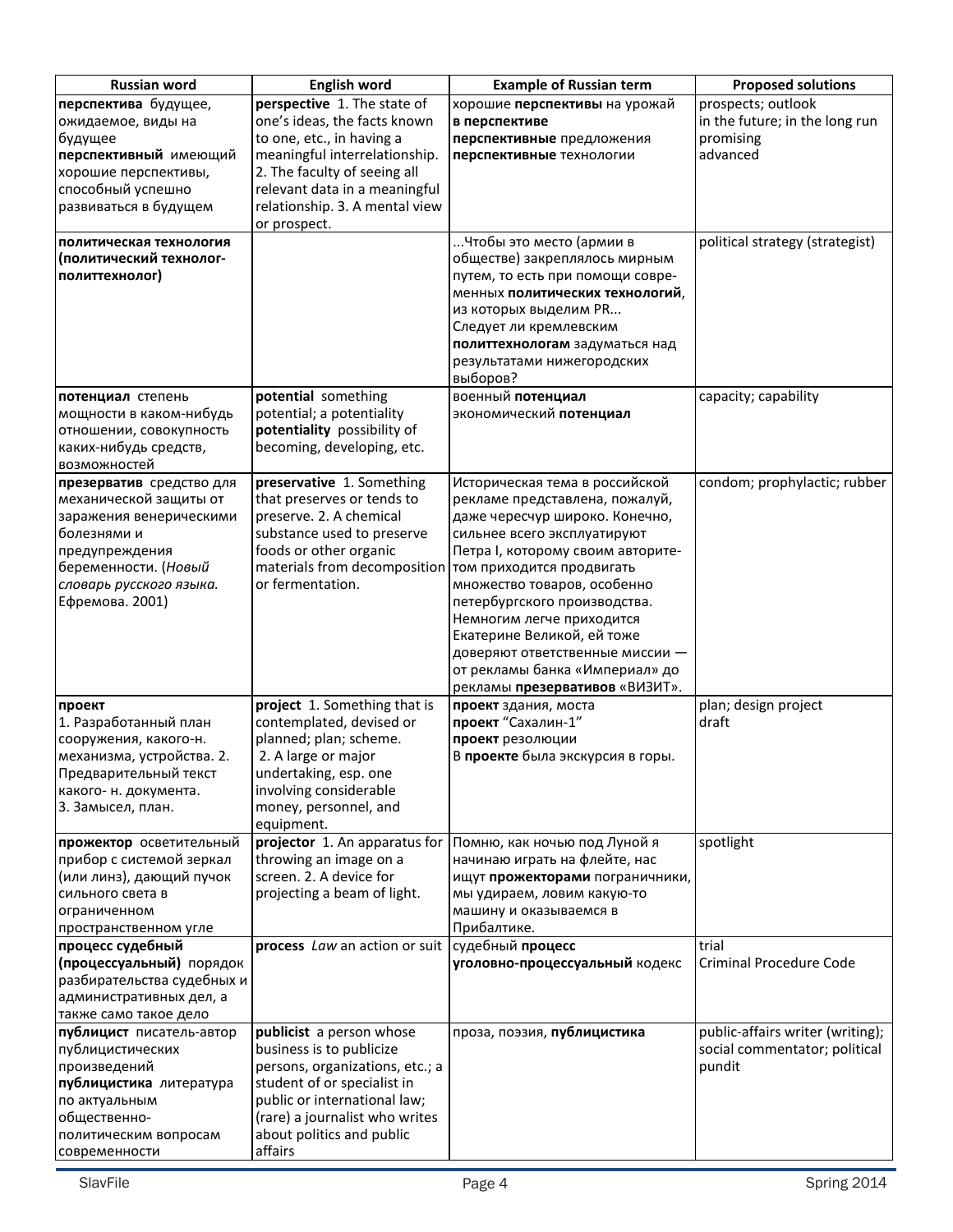| <b>Russian word</b>                                      | <b>English word</b>              | <b>Example of Russian term</b>   | <b>Proposed solutions</b> |
|----------------------------------------------------------|----------------------------------|----------------------------------|---------------------------|
| рационализировать                                        | rationalize to make rational;    | отдел изобретательства и         | innovate; streamline;     |
| (рационализатор)                                         | make conform to reason;          | рационализации                   | make more efficient       |
| совершенствуя,                                           | (chiefly British) to apply       | рационализация финансово-        | (рационализатор =         |
| организовать что-н. более                                | modern methods of efficiency     | экономических механизмов         | efficiency expert)        |
| рационально,                                             | to (industry, agriculture, etc.) | деятельности образовательных     |                           |
| производительно                                          |                                  | учреждений                       |                           |
| структура большая                                        | structure something made         | Государственные структуры        | entity; body              |
| формально организованная                                 | up of a number of parts that     | оказались неэффективными.        |                           |
| группа людей                                             | are held or put together in a    | правоохранительные структуры     |                           |
|                                                          | particular way                   | =law-enforcement agencies        |                           |
|                                                          |                                  | силовые структуры=security       |                           |
|                                                          |                                  | agencies                         |                           |
|                                                          |                                  | дочерние структуры =subsidiaries |                           |
| тур 1. Отдельный этап по                                 | tour 1. A long journey,          | первый тур выборов               | round                     |
| отношению к другим таким                                 | including the visiting of a      | заключительный тур шахматного    |                           |
| же в каких-н. событиях.                                  | number of places in              | турнира                          |                           |
| 2. Отдельная часть какого-н.   sequence. 2. A brief trip |                                  |                                  |                           |
| состязания, в к- рой каждый through a place.             |                                  |                                  |                           |
| из участников выступает                                  |                                  |                                  |                           |
| один раз.                                                |                                  |                                  |                           |

## Diary of an Administrator

*Lucy Gunderson, SLD Administrator*

With the Sochi Olympics followed directly by unrest in Ukraine, "our" region of the world has taken center stage this winter. Sometimes, when we are buried in documents about one oligarch's lawsuit against another, it is good to be reminded that our work really does have significant implications and ramifications that carry way beyond the world of our desks and our checking accounts. I, for one, believe that we Russian and Ukrainian translators and interpreters have done an excellent job helping the world understand the thorny issues behind these events. Keep up the good work!

In SLD news, Leadership Council member Ekaterina Howard has helped the SLD launch the @ ATA\_SLD Twitter account. We are hoping to use this platform to share division updates, links to *SlavFile*  and new blog posts, and information about anything related to any Slavic language or to translation and interpretation in general. If you have discovered an amazing new resource, come up with a new solution to a tricky translation problem, or learned a word you never heard before, we want to hear about it! Just go to our home page and click on "Tweet to @ATA\_SLD" in the "Tweets" box on the right side of the page. For more information, you can read Ekaterina's [blog post](http://atasld.org/blog-entry/slavic-languages-division-twitter-account-launched)  [on Twitter.](http://atasld.org/blog-entry/slavic-languages-division-twitter-account-launched)

Our valiant blog editors, Sam Pinson and Fred Grasso, have been doing a great job soliciting and editing posts. The blog has been very active in recent

weeks, and we hope to maintain this momentum. Please remember that posts are now open for comments. We are anxious to hear from you and get a real conversation going. We announce new posts on Twitter and

LinkedIn, so be sure to check these places for the latest news. Please also remember that we welcome submissions from the membership. Send your posts to [sjpinson@pinsonlingo.com](mailto:sjpinson@pinsonlingo.com) or [frdgrasso@satx.rr.com.](mailto:frdgrasso@satx.rr.com)

Fred and I have been reviewing proposals for the upcoming conference and are pleased to announce we've had some excellent submissions. The preliminary program should be out soon and we are hopeful that all of our recommendations have been accepted. Also this spring, the Leadership Council will start planning for our banquet in Chicago. We are hoping for a grand affair that reflects the diversity of Slavic communities in Chicago.

In closing, and at the risk of sounding like a broken record, don't forget that the SLD needs your input to thrive. Tweet to @ATA\_SLD, write a blog post, or consider submitting a conference proposal next year. The possibilities for contribution are endless, and the benefits, for both you and the division, are numerous.

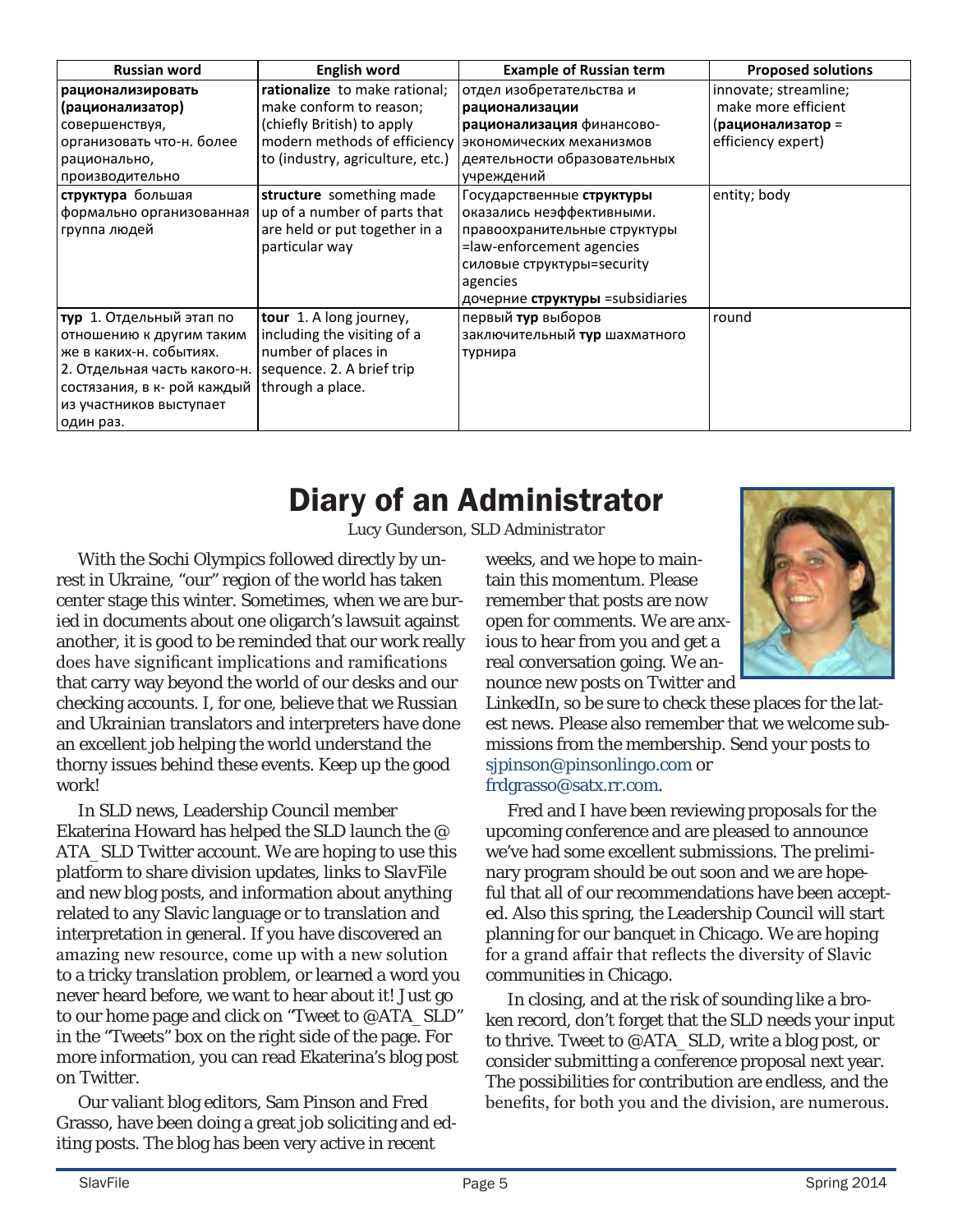<span id="page-5-0"></span>

### Coffee Terminology in Contemporary Russian: Identity and Gender Crisis

Nikolai Berdyaev, arguably the greatest Russian philosopher, once stated that men's souls fall into two categories: those inclined toward the spirit of Tolstoy and those inclined toward that of Dostoyevsky.

I suppose it would be imaginable to similarly identify two types of speakers of Russian — those who insist on drinking **горячий** coffee and those who only drink it **горячее**. If we put emotions aside, there is some justification for both positions. According to Max Vasmer, the first reference to coffee in the Russian language was in the form **кóфий***/***кóфей** and dated to 1724 (Фасмер, 2009. Стр. 355). Like **чай** (tea), **кóфий***/***кóфей** (coffee) was assigned masculine gender. The word **кофе** appeared in the Russian language almost at the same time and as a noun (borrowed from Arabic) ending in -**е**, it joined the neuter cohort.

Until the mid-19th century **кофей** and **кофе** retained their assigned genders and were used somewhat interchangeably in vernacular and written speech, i.e., "**Подали кофе. Напившись кофею, Левин уехал опять на покос**..." (Leo Tolstoy, *Anna Karenina*).

The gender and identity crisis started when some writers began treating the word **кофе** as a masculine noun, on the possible grounds that it was borrowed from French where it is indeed masculine. Notable among them were Alexander Pushkin, as in this excerpt from *Eugene Onegin*

Потом свой кофе выпивал, Плохой журнал перебирая, or Ivan Goncharov: "Какой славный кофе! Кто это варит?" (*Oblomov*). Dmitry Mamin-Sibiryak, who generally treats кофе as a masculine noun, makes a mistake at least once in *Privalov's Millions*  (1883) writing "Появилось кофе в серебряном кофейнике".

By the 20th century, "masculinity" became the indisputable norm for кофе in literary Russian and an indicator of personal refinement. However, faithful

*Yuliya Baldwin*

to the beverage's neuter origins, "common folk" have fought back relentlessly, and at last its neuter gender was officially codified by a government decree in 2009 (**Приказ Министерства образования и науки Российской Федерации от 8 июня 2009 г**.).

Even though most Russian dictionaries deem both the neuter and masculine gender acceptable for coffee, coffee shops maintain the "highbrow" tradition, addressing кофе as a gentleman and extending masculine gender to the beverage in all its forms ending in *-*о and *-*е, such as латте*,* эспрессо, американо*.* 

The first coffeehouses (кофейни) appeared in Russian at the time of Peter the Great. During Soviet times they disappeared primarily because they served as centers of social interaction, sort of informal clubs for regular members. Кофейни were brought back to life only after perestroika in the early '90s. The first coffeehouse, as we know them today, was opened in St. Petersburg in 1994. In Moscow, when the Coffee Bean store opened near Kuznetsky Bridge in 1996, the owners also opened a small кофейня for customers to sample their coffee selection. In 2007 the world's leading retailers Starbucks and Costa Coffee successfully entered the Russian market. Today, the most popular chains of coffee shops (сеть кофеен) in Russia are Kofe Hauz (Кофе Хауз), Shokoladnitsa (Шоколадница), McCafe (МакКафе), Costa Coffee, Starbucks, Traveler's Coffee, Chainikoff (Чайникофф), and Kofein (Кофеин). A cup of regular coffee costs from \$3 to \$8.

The table 0n the next page lists a standard selection of coffee drinks (кофейная карта) at a Russian coffee house **(кофейня)** with their translations and descriptions. Russian simply borrowed most of them from Italian, as did most languages of the world. Note that the stress is on the first syllable in латте and on the next to the last syllable in капучино, which is spelled with only one ч*;* however, there is still no consensus on the spelling макиато versus маккиато, or мокачино versus мокаччино. Also note that the preparation method and thus the taste may be different from that found in U.S. coffee shops.

#### ATTENTION POLISH<>ENGLISH TRANSLATORS

Unless a small group of willing volunteers steps forward before the fall conference in Chicago, the Polish>English certification group will be discontinued. Currently, there is no functioning Polish>English grading group. If the group is discontinued, reestablishing it will be a much more cumbersome task than merely reviving it while it is still in official existence. To learn more about the situation, please contact Nora Favorov (norafavorov@gmail.com).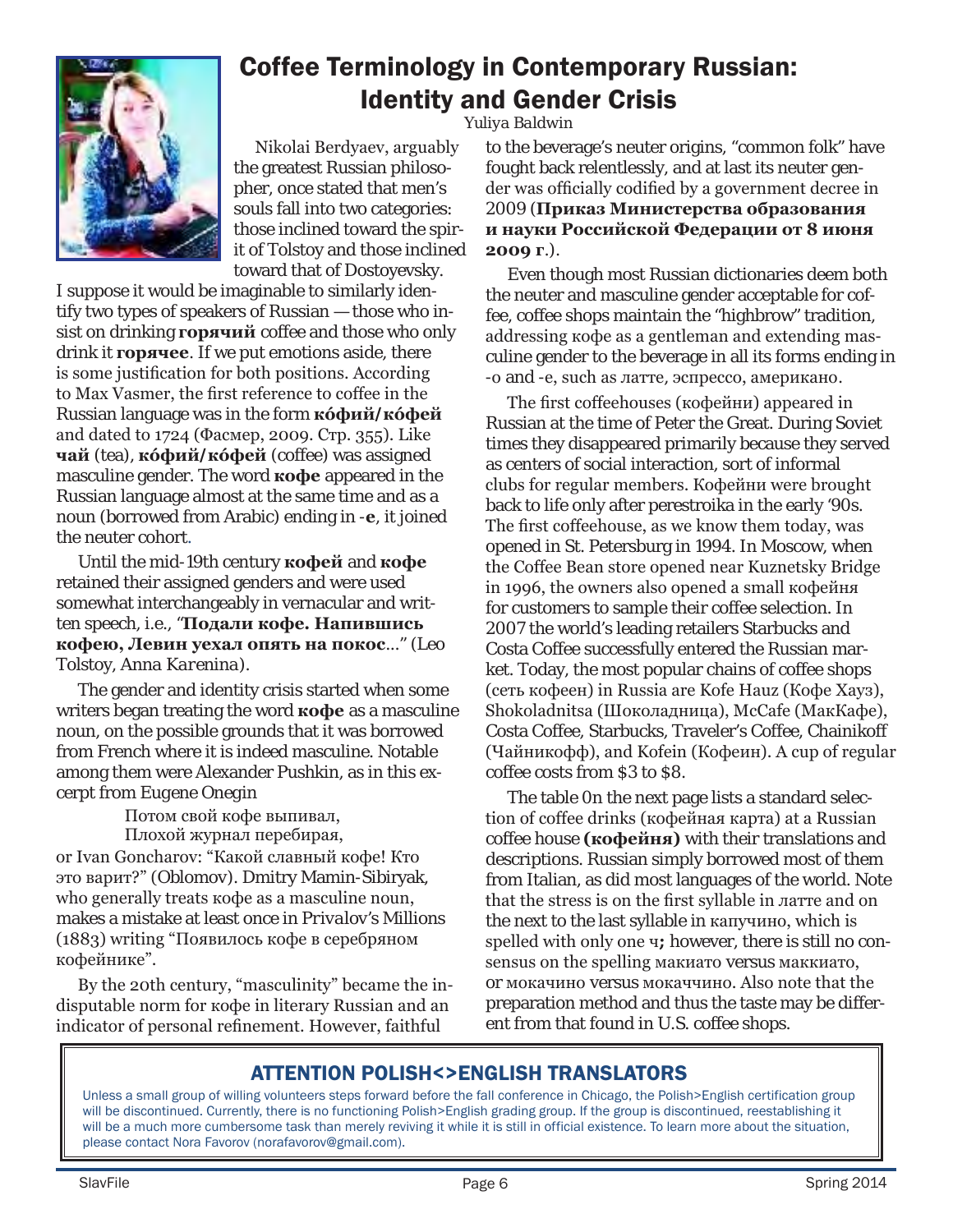| айриш-кофе                             | Irish Coffee (Irish)                                          | a cocktail consisting of hot coffee, Irish whiskey, and sugar                                                                                                                                                                                                                                                |
|----------------------------------------|---------------------------------------------------------------|--------------------------------------------------------------------------------------------------------------------------------------------------------------------------------------------------------------------------------------------------------------------------------------------------------------|
| айс-кофе                               | <b>Iced Coffee</b>                                            | a cold version of hot coffee, typically drip or espresso diluted with<br>ice water                                                                                                                                                                                                                           |
| американо,<br>американский кофе        | Americano<br>(American Spanish)                               | hot water is added to one or several shots of espresso (according to<br>Wikipedia, a popular false etymology holds that the name has its<br>origins in World War II when American G.I.s in Europe would<br>dilute strong espresso with hot water to approximate the coffee to<br>which they were accustomed) |
| бичерин                                | <b>Bicerin</b> ('small<br>glass' in Italian)                  | a traditional hot drink made of espresso, hot chocolate and whole<br>milk served layered in a small goblet-shaped glass                                                                                                                                                                                      |
| глясе                                  | Café glacé (Fr.)                                              | coffee with ice cream                                                                                                                                                                                                                                                                                        |
| капучино                               | Cappuccino (Ital.)                                            | equal parts of espresso coffee, milk and froth                                                                                                                                                                                                                                                               |
| карамель макиато                       | Caramel Macchiato<br>(Ital.)                                  | steamed milk with vanilla-flavored syrup, marked with espresso<br>and finished with caramel sauce                                                                                                                                                                                                            |
| корретто<br>(«приправленный»)          | Corretto (Ital.)                                              | espresso with a shot of liquor (grappa, Sambuca, or brandy)                                                                                                                                                                                                                                                  |
| кортадо                                | Cortado (Spanish)                                             | espresso cut with a small amount of warm milk                                                                                                                                                                                                                                                                |
| кофе по-венски                         | Café Vienna                                                   | a single or double shot of espresso topped with whipped cream                                                                                                                                                                                                                                                |
| кофе по-турецки,<br>кофе по-восточному | Turkish coffee                                                | finely ground coffee beans are slowly boiled in a cezve, usually with<br>sugar                                                                                                                                                                                                                               |
| латте                                  | Caffé Latte (Ital.)                                           | one-third espresso and two-thirds steamed milk                                                                                                                                                                                                                                                               |
| латте макиато                          | Latte Macchiato<br>(Ital.)                                    | a tall glass of steamed milk spotted with a small amount of<br>espresso, sometimes sweetened with sugar or syrup                                                                                                                                                                                             |
| лунго                                  | Lungo                                                         | a "longer" espresso; all the water runs through the beans, as<br>opposed to adding water                                                                                                                                                                                                                     |
| макиато<br>(«запятнанный»)             | Macchiato (Ital.)                                             | meaning "marked," it is an espresso with a little steamed milk<br>added to the top, sometimes sweetened with sugar or flavored<br>syrup (so-called because the cups with a drop of milk were marked<br>so the waiters could tell which was which)                                                            |
| мокачино,<br>американский мокко        | Mocaccino (Ital.)                                             | espresso, milk froth, chocolate syrup, and various toppings                                                                                                                                                                                                                                                  |
| мокко                                  | Mocha (Ital.)                                                 | a latte with chocolate added                                                                                                                                                                                                                                                                                 |
| пиколло кофе                           | Piccolo Latte (Ital.)                                         | a "baby" latte, a ristretto shot topped with warm milk, served in a<br>demitasse                                                                                                                                                                                                                             |
| раф-кофе                               | Raf-coffee (Russian)                                          | espresso, cream and vanilla sugar are blended into a frothy drink                                                                                                                                                                                                                                            |
| ристретто                              | Ristretto (Ital.)                                             | a very "short" shot of espresso coffee, which produces a bolder,<br>fuller, and more flavorful coffee                                                                                                                                                                                                        |
| фарисей                                | Pharisäer (German)                                            | hot coffee with rum, topped with whipped cream. There is a<br>tradition that the person who stirs his <i>Pharisäer</i> coffee pays for<br>everybody's drinks.                                                                                                                                                |
| флэт уайт                              | <b>Flat white</b>                                             | one part espresso with two parts steamed milk, usually served with<br>decorated foam, developed in Australia                                                                                                                                                                                                 |
| фраппе                                 | Frappé (Ital.)                                                | a strong cold coffee drink made from instant coffee                                                                                                                                                                                                                                                          |
| фраппучино                             | Frappuccino (term<br><i>invented by</i><br><i>Starbucks</i> ) | coffee or other base ingredient (e.g., strawberries and cream),<br>blended with ice and other various ingredients, usually topped with<br>whipped cream                                                                                                                                                      |
| эг-ног кофейный                        | <b>Eggnog Latte</b>                                           | steamed milk and eggnog, plus espresso and a pinch of nutmeg,<br>originated in England                                                                                                                                                                                                                       |
| эспрессо                               | Espresso (Ital.)                                              | a small amount of nearly boiling water that has been forced under<br>pressure through finely ground coffee beans                                                                                                                                                                                             |
| эспрессо романо                        | Espresso Romano<br>(Ital.)                                    | a shot of espresso with a small rind of lemon and sugar added to it                                                                                                                                                                                                                                          |

One thing about Russian coffeehouses that usually makes me smile is the names of the desserts served. The desserts themselves look fantastic and taste almost as good as their original brothers and sisters, but there's something comical about ordering кукис арахисовый (peanut butter cookies), маффин с клюквой (cranberry muffin), капкейк (cupcake), чизкейк (cheesecake), маршмеллоу (marshmallow), брауни (brownie), or дэниш (Danish).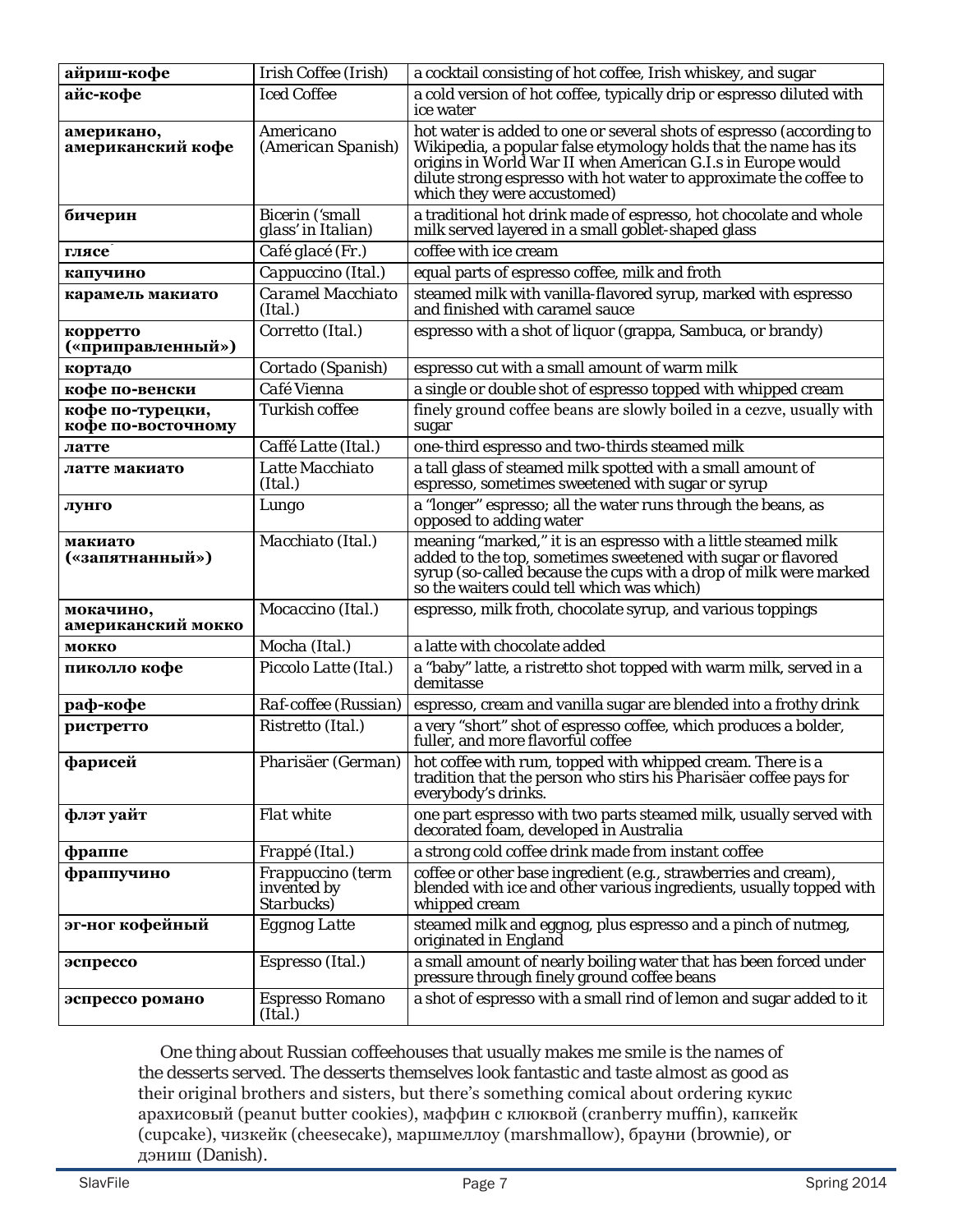There are many types of coffeemakers using a number of different brewing principles. All of them are quite different from the only one I knew most of my life in Russia – турка *or* джезва (cezve, a pot designed specifically for making Turkish coffee). The most popular contemporary coffeemakers include:

| кофеварка                            | coffeemaker                               |
|--------------------------------------|-------------------------------------------|
| кофеварка гейзерная                  | moka pot                                  |
| кофеварка капельная (фильтрационная) | drip brewer, coffeemaker                  |
| кофеварка эспрессо                   | espresso coffeemaker                      |
| кофейный перколятор                  | percolator                                |
| кофемашина капсульная                | single cup coffee maker, pod coffee maker |
| френч-пресс                          | <b>French press</b>                       |

At the same time I find it delightful that in most Russian кофейни your cup of frothy coffee will be artfully finished with a special design known as **рисунок на кофейной пене** or **латте-арт (latte art**). These are created by pouring steamed milk into a shot of espresso and result in a pattern or design drawn on the surface of the resulting latte or in the top layer of foam by the experienced **бариста** (barista). The two most common forms of poured latte art are сердечко (*heart*) and розетта (rosetta) as seen in the picture.

To conclude, here is my favorite joke that plays upon coffee gender issues, the rhyme between the Russian 'оно' and 'г…о', and somebody's cooking skills at the same time:

— Папа, так "кофе" — это, всё-таки, "он" или "оно"?

— Ну, такое, как варит мама, — оно, причём полное оно...

("Papa, so in the end is 'coffee' a 'he' or an 'it'?"

"Well, the kind your mother makes is an 'it,' or actually pure '\*\*it'…")



Recently we have been delighted to receive material from the multitalented and multilingual Tom West, who has ceased to work with Russian but not to read and contribute to *SlavFile*. We are including some of his suggestions in our pages throughout this issue.

#### From Tom West

I found a copy of the 1951 Assimil Teach-Yourself Book called "Russian Without Toil" on the Internet. It is hilariously funny and would be really fun to review in *SlavFile*. To whet your appetite, here's a quote from the introduction:

Russian is—rightly—said to be a difficult language. The alphabet looks unsympathetic, the declensions and conjugations complex; and yet nearly two hundred million people, most of whom are far from being intellectuals, speak it as naturally as we speak English.

The other funny thing is that "unsympathetic" is surely not the right word; it's just a mistranslation from the French version.

And then there's this dialog, which was certainly super-useful in the Soviet Union of the 1950s:

— Are you not cold? (Вам не холодно?)

— A little cold, but my overcoat is not ready. The tailor will bring it to me tomorrow.

— You have a splendid pelisse! [Tom says: I have no idea what that word means! Presumably somehow related to "piel" i.e. fur in French. Do even snooty British people talk about 'pelisses'?]

— This pelisse is already old.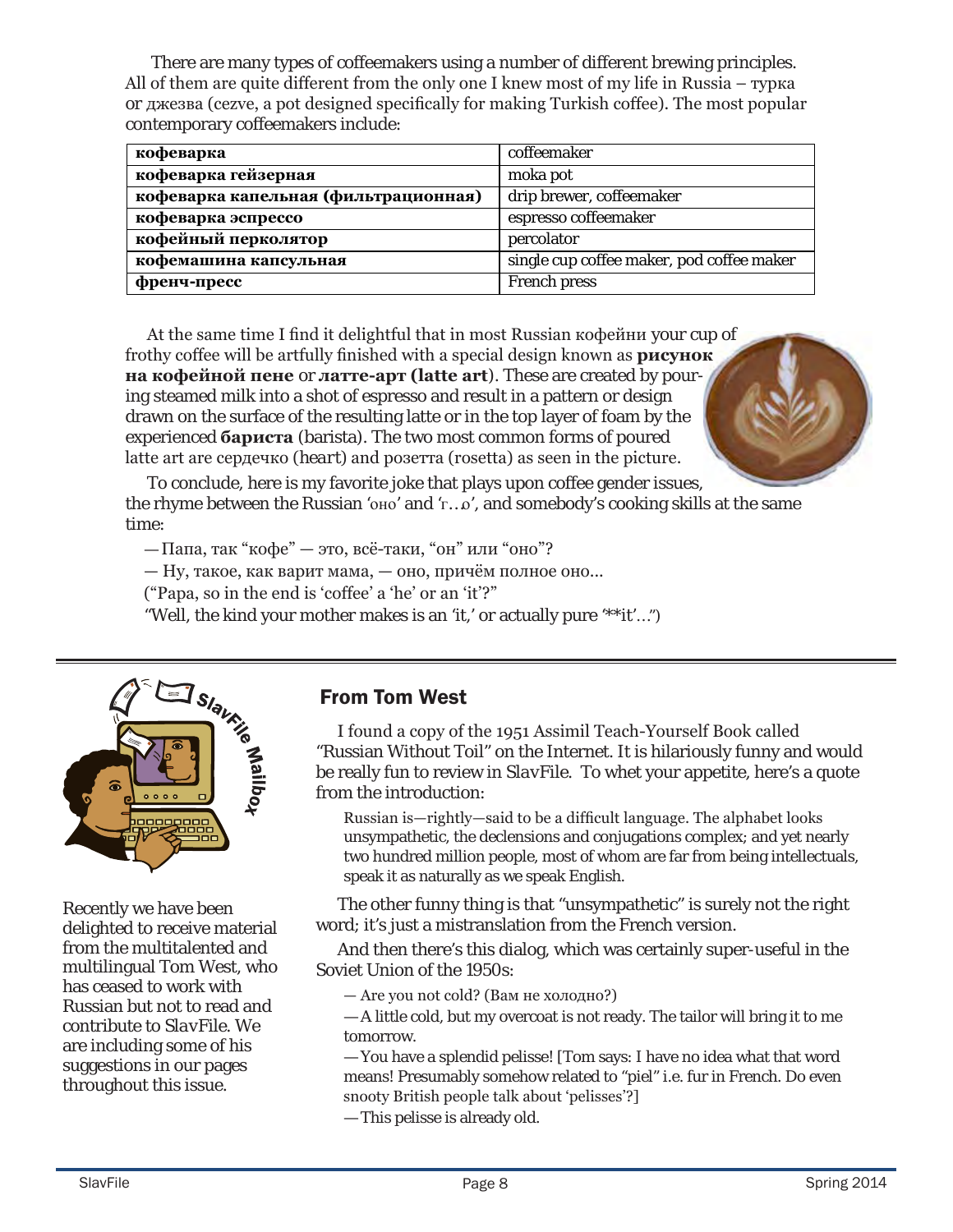### AN INTERVIEW WITH JAIRO DORADO CADILLA, SPANISH AND GALICIAN-B/C/S TRANSLATOR, INTERPRETER, AND SCHOLAR

*Interview conducted by* SlavFile's *editor for BCS, Janja Pavetić-Dickey*

**You translate/interpret from several different languages, including what used to be called Serbo-Croatian but is now widely known as BCS (Bosnian/Croatian/Serbian). Tell us a little about yourself. What is your native language, and how did you first become interested in foreign languages?** 



I translate from English, German, Portuguese, Bosnian/Croatian/Serbian, and Slovene into Galician and Spanish. As an interpreter my working languages are English, Portuguese, Bosnian/Croatian/Serbian, Spanish, and Galician. I was born in Vigo in northwestern Spain in a Galician-speaking household but was educated almost exclusively in Spanish because our schooling system paid very little attention to the Galician language. I think I first became interested in foreign languages when I was five or six years old and saw a Galician speaker being subtitled on Spanish TV. Until that moment I wasn't aware that I spoke two languages, which, although linguistically close, aren't mutually intelligible for all of the population. My parents belonged to a generation that didn't have a lot of opportunities. They supported my interest in languages because they believed multilingualism was an important part of education as a whole.

#### **When and how did you start studying Bosnian/Croatian/Serbian?**

In the late 1980s Yugoslavia was fairly visible in the local media through sports events and because a number of basketball and soccer players had been recruited to play on Spanish teams. Then in the early 1990s the war broke out in the former Yugoslavia and was covered by the local media almost daily. I was curious and read a lot about the issues involved. It was also around this time that I started corresponding with pen-pals in Croatia and Serbia. This only increased my interest, and before I knew it I had my first "Teach Yourself Serbo-Croatian" book on the shelf. As part of my B.A. in Translation and Interpretation at the University of Vigo I spent one summer in Austria and during this time also visited Croatia for the first time. A year later I had a year-long scholarship to study German at the University of Graz, Austria, and while

I was there I also took courses in Croatian and began studying Croatian in earnest. Although German was the focus of my studies and the language of instruction in Graz, I took Croatian for personal pleasure and then stuck with it because it was fun and very different from all the other courses I was required to take when I was there.

**Over the years you spent extended periods of time working and teaching in Serbia, Bosnia and Slovenia. Can you tell us about your stay in those countries? Any interesting anecdotes you'd like to share?** 

I moved to Serbia from Hungary in June 2004 and worked there as a Spanish instructor at the University of Belgrade as well as a freelance translator and interpreter. While in Belgrade, I also taught simultaneous interpreting and legal translation at the Cervantes Institute of Belgrade. After four years I moved to Sarajevo, where I worked as an interpreter and translator for the International Commission on Missing Persons (ICMP). This was a fascinating job because it utilized my linguistic skills to the full; I had to deal with a number of different topics (from genetics to humanitarian law) on a daily basis and interpret fulltime from Bosnian/Croatian/Serbian into Spanish as well as from English into Spanish. Then in 2012 I moved to Ljubljana, Slovenia, to work on the final part of my dissertation on the topic of translation, language, and identity. I currently live in Berlin but travel to Bosnia as often as I can.

Overall, I would say that being able to interpret from Bosnian/Croatian/Serbian was of great advantage to me when I was living and working in Europe, because my services were always in great demand. There is a large community of Bosnian expatriates in Western Europe who either don't speak the local language well or have forgotten their native language and need the assistance of an interpreter on various occasions. It was also a fortunate coincidence that my name, Jairo, is pronounced the same as a popular Bosnian name, Hajro, so people often mistook me for a Bosnian. Sometimes the locals in Bosnia didn't believe that my first and last name were "a real combination," and the only way I could persuade them was by showing them my ID card. I once had to take a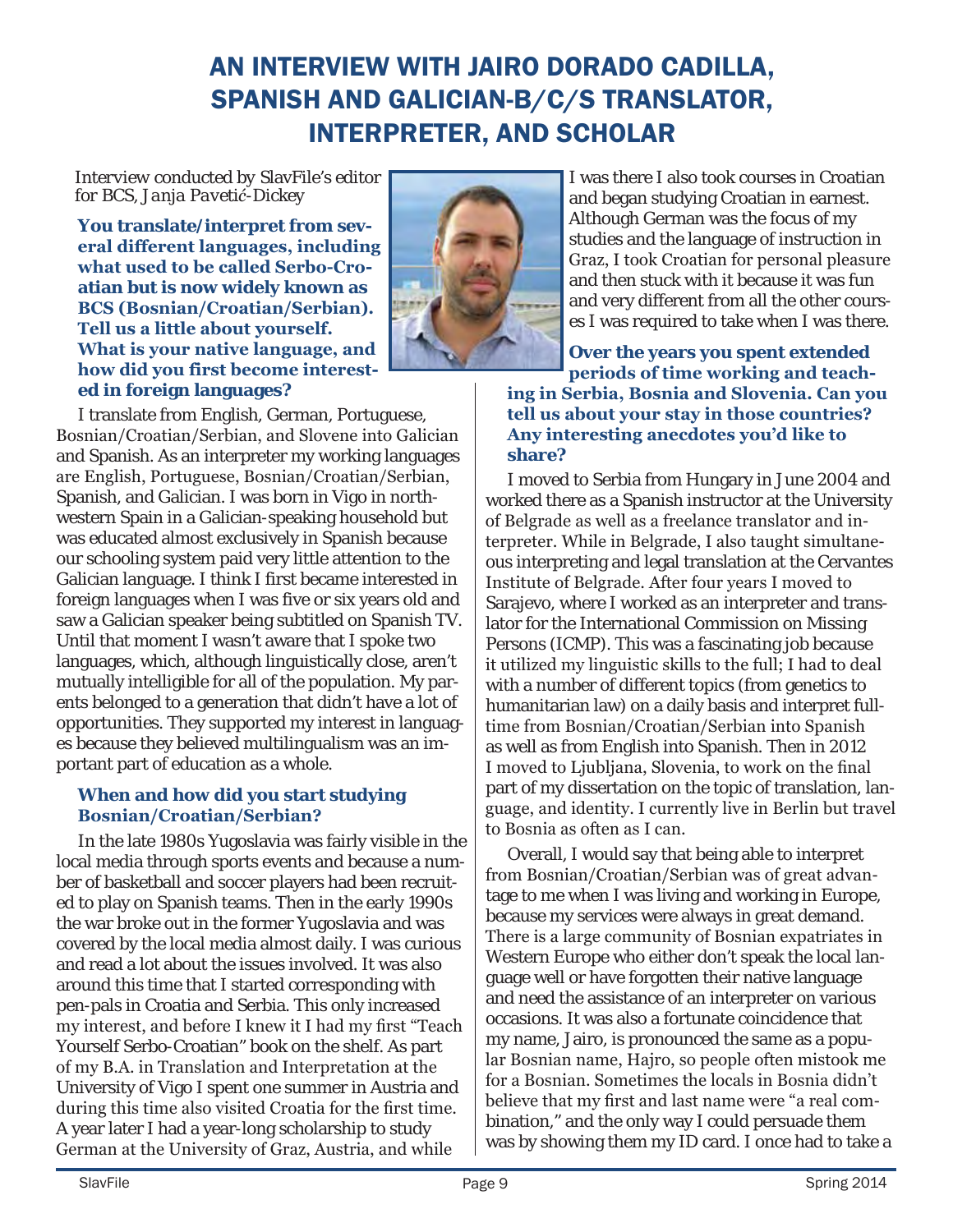faxed Spanish test for elementary Spanish to prove my citizenship. Another time I was asked if I had spent the war years in Spain and was therefore so fluent in Spanish (inferring that I was a Bosnian who had fled to Spain during the war), and I had to explain that I was in Spain not just during the war but before and after as well because I was in fact a Spanish citizen. A truly moving experience I will never forget was when an old Bosnian lady mistook me for a Sephardi Jew because my accent in Bosnian reminded her of a man she once heard speak in the shops in Sarajevo before the Second World War when she was a child.

#### **You have translated several major novels from the former Yugoslavia into Galician, including Ivo Andrić's** *The Bridge on the Drina***, Danilo Kiš's** *A Tomb for Boris Davidovich***, David Albahari's** *Götz and Mayer***, and Slavenka Drakulić's** *As if I Am Not There***. Which of these novels was most interesting for you to translate?**

I would say that Ivo Andrić's *The Bridge on the Drina* was especially rewarding to translate as it enabled Galician speakers to have access to the work of a Nobel Prize winner; this has special relevance within our specific sociolinguistic context, but is also significant because of Andrić's popular revival outside the former Yugoslavia in the last 20 years. Becoming one of Andrić's translators was a great honor and something I personally feel very proud of. Sadly, this translation has been long out of print due to the re-printing restrictions of *Zadužbina Ive Andrića* (The Ivo Andrić Foundation) but is still in great demand, which is rewarding to me as the translator because it results from how important and well-done this translation was considered when it first came out.

#### **I am interested in how you solved the stylistic challenges in Andrić's novel, e.g., the archaic language and Turkisms. Are there equivalents in Galician, or did you have to find alternative solutions?**

I was very concerned about the role Turkisms play in Andrić and more specifically within a fraught historical context such as the one described in *The Bridge on the Drina*. My approach was based on a thorough review of the novel's translations into other languages that I understand in order to see how other translators have dealt with this problem. I also reviewed several different editions of the novel in Serbian so that I could compare the glossaries at the end and see if any of those were annotated and/ or provided additional explanations that would help me understand how Turkisms are perceived today by an average native reader. In the end I decided that for my translation the best approach was to consider Turkisms not as a homogenous group but to divide them up in three groups according to the role they play in the original text.

One group was made up of what I call deictic Turkisms; these are Turkish words that within the context of the novel almost become a proper noun and serve to identify specific objects or locations. For example, in the specific context of the novel, *kasaba* ('market town') or *čaršija* ('market square/district') refer to Višegrad, just as *kapija* (lit. 'gate') refers to a specific part of the bridge. I did not translate these terms, so they are recreated as places of their own, not just random locations. Moreover, I transcribed them in an "exotic" way: I didn't use čaršija as we have it in the original, I also didn't use the etymological Turkish *çarşia* or the exact Galician transcription of *charxia*. Instead I opted for *charshia*, which provides a nonnative, exotic flavor but is at the same time easily readable. You see, despite being native speakers of Galician the vast majority of Galician readers haven't learned to read or write in Galician because Spanish was imposed on them in education. So if I used exact Galician transcription of charxia some readers would be uncertain as to how to pronounce a word they don't know or even look it up in the dictionary only to find that it's not there. So instead I chose a *foreign* word just as we have it in the original. Every time such terms appear in translation they are printed in italics, and if there is no clear context they are also explained in the text with a concise parenthetical remark, never with paratextual elements such as footnotes or glossaries.

The second group of Turkisms consists of words that only play an esthetic role in the novel by providing a specific geographical or temporal context. I translated such Turkisms as "everyday" words but used them in sentences and structures that also add an archaic or popular touch. I opted to see Andrić's usage of Turkisms as a reference to orality and accordingly used structures that are typically oral in Galician. A good example is *ašikovanje* ('courting, courtship'), which I translated with a clear oral and traditional *facer as beiras* (more or less equivalent to the obsolete English *walking out with*) instead of a single term or another standardized solution. Another example is *šučur* ('thanks, gratitude').While *inšala* ('if God grants/wishes') has a direct and well-known equivalent in *ogallá* or *oxalá*, *šučur* has not. So instead of searching for an equivalent, I decided to go for the less fashionable yet unmistakably more archaic and oral *deus cho pague*, literally *may God reward*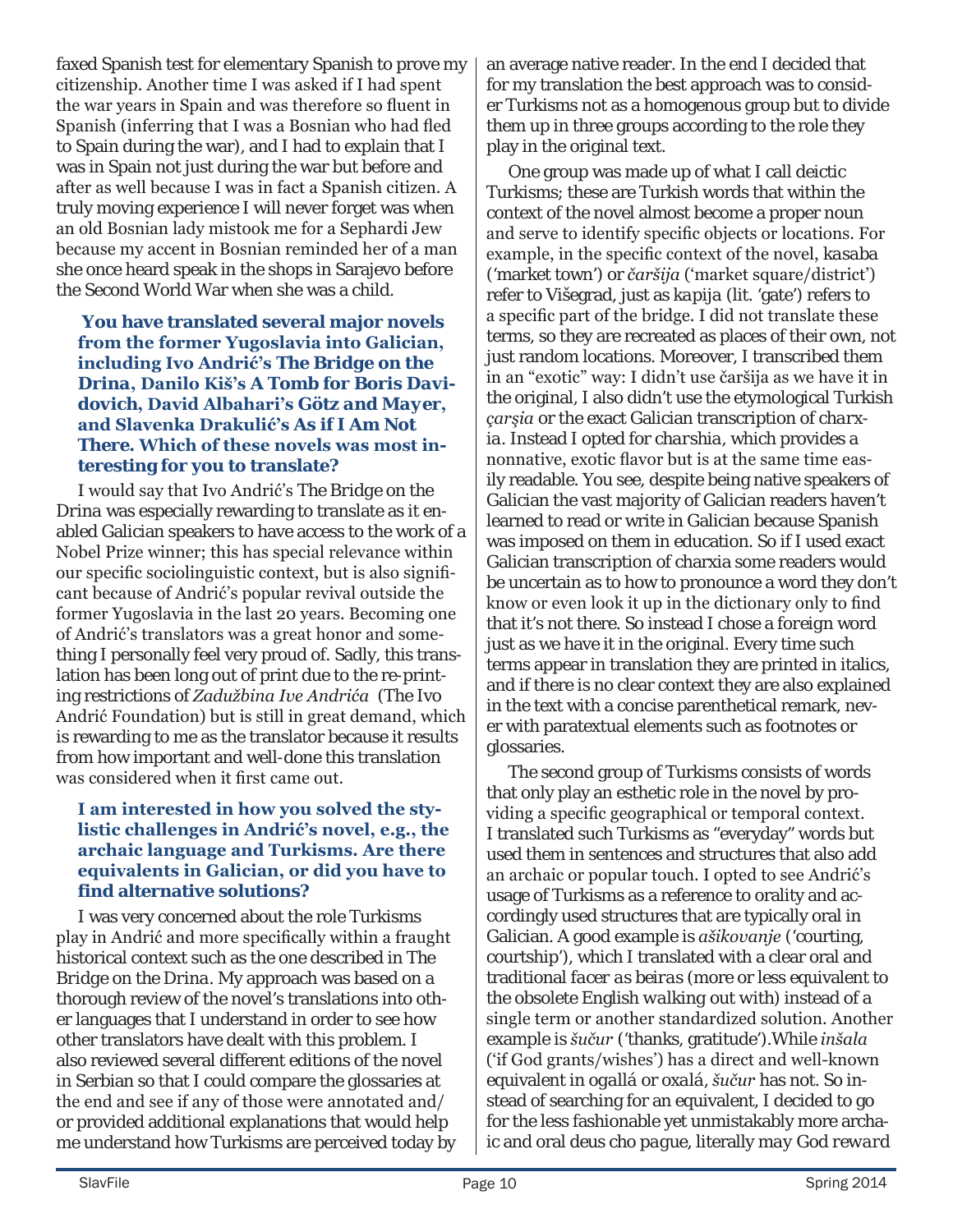*you*, as it esthetically creates the same impression as *šučur* does in the original.

Some observers might suggest that Arabisms could have given the translation that Oriental flavor that Turkisms have in the original, but I disagree for several reasons: Galician has a very limited number of Arabisms (compared to other Ibero-Romance languages), and these are anything but popular terms (they are mostly specialized rural terms with no regional or temporal connotations of the kind that Turkisms have in the original language). I am convinced that Orientalism, as we understand it today, has nothing to do with the way Andrić himself understood it and am led to believe that the role Turkisms play in the original text is to provide a "provincial," "rural," or "old" flavor rather than an exotic, distant, or fashionable view of the world that we might associate with the Orient today.

The key for the third group of Turkisms, which refer to sociocultural, historical, or religious elements, was the exotic touch and flavor I mentioned above. For Turkisms in this group, there are exact equivalents in Galician, and I used them systematically, even if they lacked the flavor of the original and did not need any explanation for an average reader. For example, *adžami-oglan* (the Ottoman 'blood tax') became *tributo de sangue* but *janjičari* ('janissaries') became *xanízaro*, where the first term is clear to any reader while the second one is more specialized. On the other hand, whenever I had an element without an exact or even partial equivalent I translated it but also adapted it to the context; hence *vakuf* ('endowment') became *obra pia* ― also a religious term ― but it was combined with *sultan* or *Islamic* to strengthen its original meaning; *hajdukovanje po Romaniji* ("his role as highwayman in the Romania mountains," as it appears in Lovett F. Edwards translation, Dereta, 2003, page 21) became "facer a vida de bandoleiro nos montes da Romanija" instead of introducing a footnote for *hajduk* ('highwayman') and *Romanija* (a mountainous region in eastern Bosnia). I am against the use of footnotes in literary translations and those that do appear in the novel are wonderful suggestions by my editor and proofreaders. Most footnotes are provided for such Turkisms as *halva* ('halva') or *misirbaba* (Misir-Baba ― "Old Baldie," as it appears in Lovett F. Edwards translation, Dereta, 2003, page 61), or cultural elements like *Tsarigrad* (Constantinople) or *guzla* (a two-stringed fiddle).

I treated only proper names and titles homogenously. Instead of transcribing them, we opted to maintain the original spelling (č, ž, ć, dž) but also to separate the name and the title to facilitate reading and their usage in dialogs and future inner-textual references. Hence, *Alihodža* (lit. 'Hodja Ali') became *Alí Hodža; Tosun-efendija* (lit. 'Sir Tosun') became *Tosun Efendi*; and *Arifbeg* (lit. 'Arif the Noble') became Arif Bei, because bei is the equivalent of *beg* ('noble, dignitary'). The only toponyms to be translated were Belgrade, Thessaloniki, Skopje and Sarajevo, while the rest remained in their original spelling and form (*Mejdan, Višegrad* and *Tsarigrado*, with the -o added to naturalize it even more).

An interesting exception to this rule were terms in Judeo-Spanish (Ladino), such as the ones that appear in chapter XXI, where *sinkuenta i očo* ('fiftyeight') became *sinkuenta i ocho*, respecting a rendering that respected the original but substituting *č* with *ch* to make it more recognizable and familiar for the Galician reader.

#### **You translate literature between languages with relatively few speakers, i.e. Hungarian, B/C/S and Galician. Does this factor make a difference in the translation approach, and what specific challenges do you face when working on those translations?**

Translating into minority languages such as Galician is a challenge on its own, but translating from another less common language such as Bosnian/ Croatian/Serbian increases the challenge but also the fun of translating. To start with, there are no bilingual dictionaries for Galician and Bosnian/Croatian/ Serbian and the choice of dictionaries for other, linguistically close languages, i.e., Portuguese and Spanish, is also less than satisfactory. So you rely on third languages (in my case English or German), but that's also not the best solution, especially when dealing with obscure, historical, or regional terms or with the playful usage of register.

Another interesting point is that of the standard. Galician has an established standard since the late 1970s. However, this standard isn't what one would call "normalized language" in sociolinguistic terminology. The usage of the standard is still scarce in some domains, and all of its speakers are, in one way or another, still more used to speaking Spanish in some registers. What this means for a translator is that he/ she needs to rely more on hypothetical speech than the standard in some situations, which demands a good deal of creativity but also a good deal of insight into the speakers' attitude to new linguistic solutions or terms that you might be creating for the language or even dialectal solutions which can be re-used.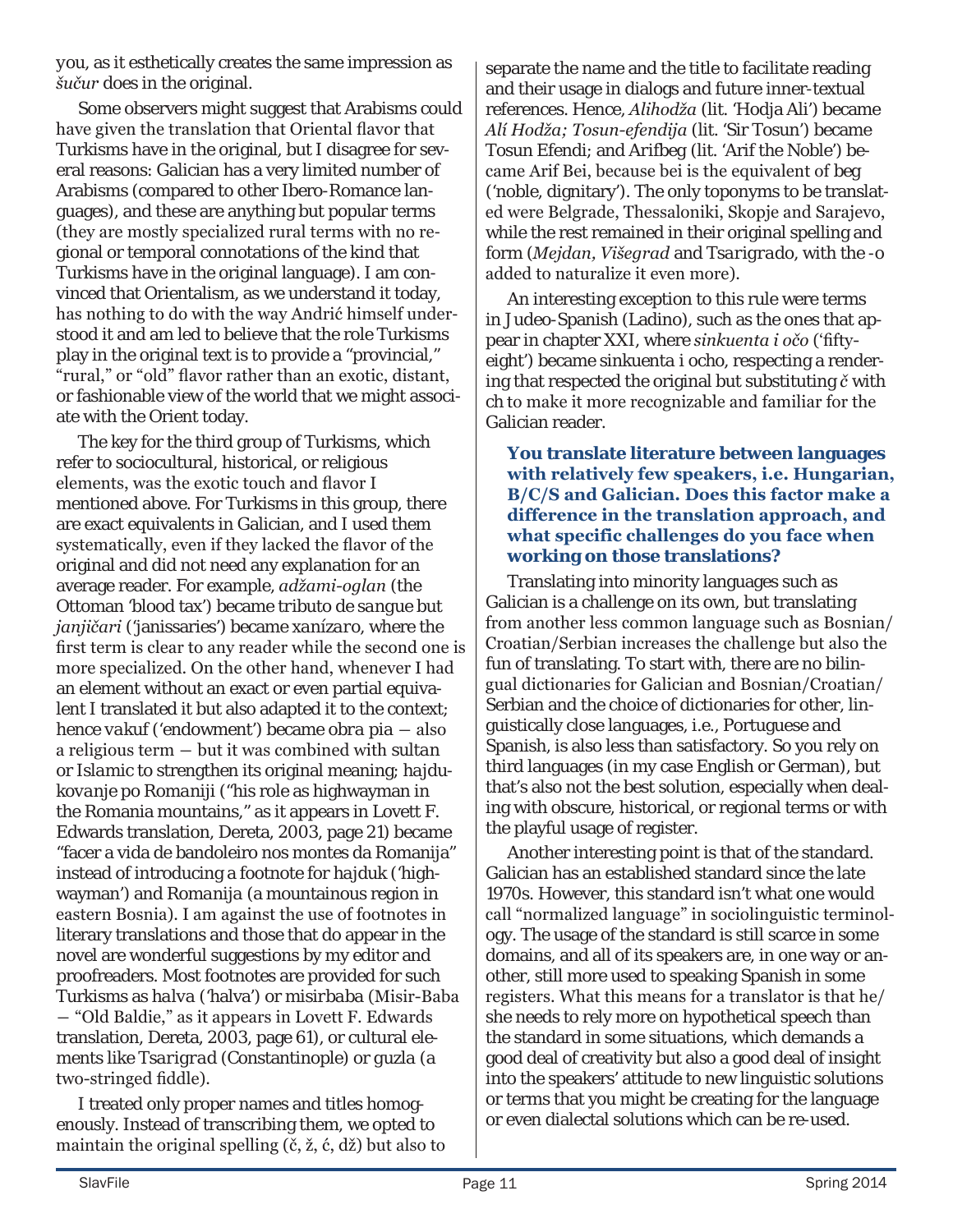Strangely enough, I find that to be an advantage. For me it is easy to keep up with the new trends and linguistic usages in Galician — something I would find impossible to do in a widely spoken language such as Spanish, English or Portuguese. It is easier to keep abreast of new books and translations as well as new terms and expressions when your pool of speakers is much fewer than 3 million active users.

Other advantages of working between less common languages are that, on the one hand, you are helping preserve your language and heritage and increasing its domains of usage, and, on the other hand, translating from a language not widely spoken, such as Bosnian/Croatian/Serbian, you are also spreading the word about that language abroad. Finally, when working between less common languages, you have the freedom to work in an unknown territory and be the first one to come up with a solution to a problem. Naturally, this also means that you will be the first one to make mistakes as well. I find all that fascinating.

Jairo Dorado Cadilla is a translator and conference interpreter working from English, Portuguese, Bosnian/Croatian/Serbian, Slovene, and German into Spanish and Galician. He has translated several major novels from the former Yugoslav languages into Galician and spent extended periods of time living in Serbia, Slovenia, and Bosnia. While in Bosnia he worked as an in-house translator and interpreter for the International Commission on Missing Persons. He currently lives in Berlin and can be contacted at [jairo.dorado@gmail.com](mailto:jairo.dorado@gmail.com)

#### Literary translations (in reverse chronological order)

Dragomán, G. (2013) O rei branco. Cangas do Morrazo: Rinoceronte. ISBN 978-84-92866-56-4 [from Hungarian]

Šćepanović, B. (2012) A boca chea de terra. Cangas do Morrazo: Rinoceronte. ISBN 978-84-92866-38-0

Kiš, D. (2010) Unha tumba para Boris Davídovich. Cangas do Morrazo: Rinoceronte. ISBN 978-84-92866-06-9

Albahari, D. (2010) Götz e Mayer. Cangas do Morrazo: Rinoceronte. ISBN 978-84-92866-01-4

Kosztolány, D. (2009) O Tradutor Cleptómano. Cangas do Morrazo: Rinoceronte. ISBN 978-84-936413-6-8 [from Hungarian]

Andrić, I. (2007) A ponte sobre o Drina. Cangas do Morrazo: Rinoceronte. ISBN 978-84-934801-8-9

Drakulić, S. (2005) Como se non existise. Vigo: Edicións Xerais de Galicia. ISBN 84-9782-260-9



A recommendation of http://yermolovich.ru/faq/7, (which *SlavFile* enthusiastically endorses) and specifically of the discussion of how "Yermolovich of dictionary fame explains to Russians what Americans mean when

they say "I'm good!" (I don't need any help) or "you're good!" (I've already paid for you so you can put your wallet away).

"But then he gives this example from a film. "You tell [him] he'll get his money when I am good and ready." And suggests the translation "*…когда мне будет удобно и когда я буду готов*."

Tom thinks that Yermolovich has misunderstood in this case. "Surely *good and ready* means only *completely ready* or *fully ready* not what he explains!"

\*\*\*

I (Lydia) beg to differ. IMHO *good and ready* though certainly is used for emphasis but also to convey a kind of defiance, implying *you can't rush me: I will do what you want only when I myself feel like* 

### More From Tom West

*it and not a minute before*. In that sensе, *когда мне будет удобно* seems quite appropriate. *SlavFile* readers please weigh in.

\*\*\*

From *Teaching, Learning, Acquiring Russian* by Charles Townsend (suggested by Tom West).

"Some years ago I used to wonder why many Russians whom I like when we spoke Russian together often struck me as arrogant when we spoke English. Finally I noticed that one of the things that nettled me was their frequent use of the expression *of course* where *sure* or *certainly* would have sounded more polite. These speakers were translating *конечно*, in an exchange like: *—Вы любите музыку? —Конечно!* They failed to realize that the English response of course expresses the speaker's belief that his interlocutor should probably have known the answer."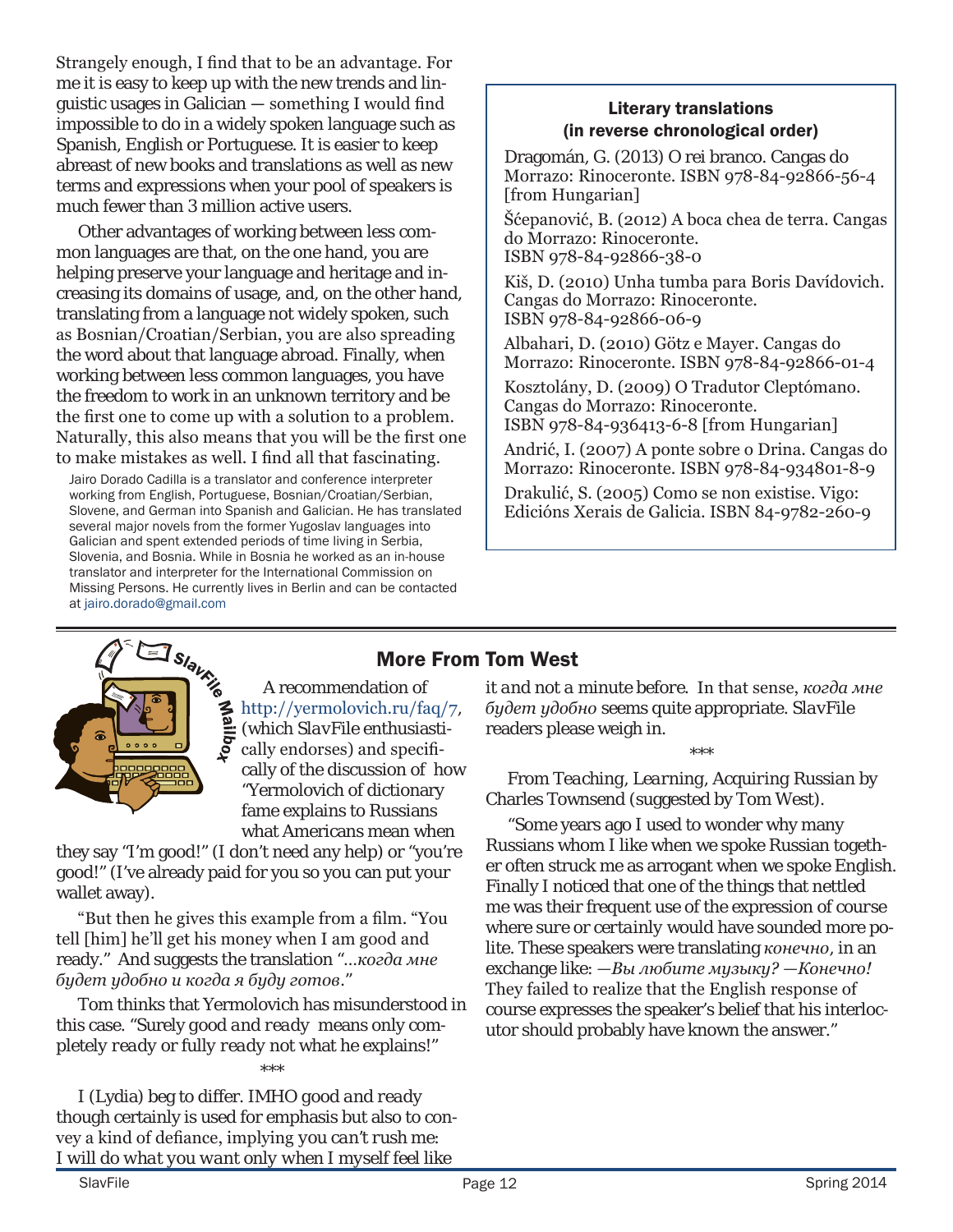### SOUND EFFECTS IN RUSSIAN <> ENGLISH TRANSLATION

*Presented by Lydia Razran Stone Reviewed by Svetlana Beloshapkina*

One of the most difficult tasks for any ATA conference participant is to decide which sessions to attend, since many interesting choices run concurrently in any given time slot. For the Thursday 2:30–3:30 pm session, I had marked at least four sessions of interest. Several factors helped me decide to attend the talk I am reviewing here: being a Russian translator and SLD member certainly was one of them. Perhaps even more important is the fact that I specialize in the translation of film subtitles, and I often find myself searching laboriously for Russian equivalents of countless onomatopoeic English words describing all sorts of sounds that are so crucial to the film spectators' experience.

The session turned out to be interesting, interactive, and fun. Lydia's humor has long been appreciated by *SlavFile* readers, and this time too she did not disappoint in that regard. The session originally was to be presented in tandem with Vladimir Kovner, Lydia's Russian-language translation partner, who unfortunately wasn't able to attend or participate fully in preparing the session. Yet, Lydia carried out his part of the task equally splendidly, despite her warning that her pronunciation of some Russian verbs might be hard to decode. However, this was not a problem.

The audience was supplied with an extensive, detailed handout containing lists of sound-effect verbs, both in English and in Russian. These lists were accompanied by two separate samples of what a page from a bilingual sound-verb dictionary might look like: one English-Russian, the other Russian-English. The English-Russian list of verbs looked similar to a bilingual explanatory dictionary, i.e., entries were English verbs with definitions, followed by Russian equivalent verbs, also with definitions. Here are some abridged examples from the English-Russian list.

POP: Description: Loudness varies but never as loud as sounds of large explosions. Sharp, rather smooth, rather low pitched. A pop is a single abrupt sound but may be repeated as in popping corn or fireworks. Source (English only) very mild to mild explosions; (some metaphorical transfer to non-sound related areas), not used for human utterances or animal sounds. Typical examples: Cork from champagne bottle, sound of depressurization (popping balloon).

**POP:** 1. To make a short, sharp, explosive sound. *We heard the sound of corks popping as the celebration began.* Хлопать: издавать короткий, резкий, взрывной звук, громкий или тихий. Хлопали пробки,

звенели бокалы. 2. To shoot with a firearm. Guns were popping in a distance. Хлопать — с тем же значением, как в предыдущем примере. Вдали хлопали редкие ружейные выстрелы. 3. To explode or burst or break open (or into pieces), or break away from an attachment with a short, sharp, explosive sound. *A* 



*balloon popped suddenly and startled all the kids. Those pop top cans create a lot of trash.* Лопнуть (часто, но не исключительно, о предметах полых с внутренним давлением, как воздушный шарик, или натянутых, как струна скрипки, или просто стеклянных): сломаться, разорваться на части, как при взрыве, напр. получив дырку в воздушном шаре. Звук лопнувшего предмета может быть тихим или громким. С легким хлопком воздушный шарик лопнул в руках ребенка. Стальная прядь троса лопнула с грохотом. Треснуть/трескаться: дать трещину, в некоторых случаях, как результат того же или подобного действия, которое могло заставить другой предмет лопнуть. Каштаны трескаются/ лопаются на огне.

4. To appear suddenly. Неожиданно возникнуть/ появиться. (Non-sound-producing metaphorical usage, based on suddenness, usually phrasal verb, pop up.) I hate those pop-up ads.

The Russian-English list was not as complete as the English one. However, it was a great start to a Russian-English bilingual glossary of sound-effect verbs:

**ЖУЖЖАТЬ:** 1. а) Летая, производить крыльями характерный монотонный, дребезжащий звук (о насекомых). Жужжат над лугом в жаркий день */*  кружащиеся пчелы*.* **HUM:** to make the natural noise of an insect in motion or a similar sound. **BUZZ:** to make a steady low droning or vibrating sound as of a bee. Bees buzz around over the meadow on a hot day. б) Производить свистящий шум (о стремительно движущихся предметах, о работающих приборах, механизмах и т.п.). За окном уже кричат дети, и жужжат машины. Жужжат настольные вентиляторы, но от них, кажется, становится еще жарче. Пуля прожужжала прямо над моей головой. **ZOOM:** to move with a loud low hum or buzz. **ZIP:** a) To move with a sharp hissing sound. b) To move or act with a speed that suggests such a sound. **WHIZ**: to make a whirring or hissing sound as of an object speeding through air.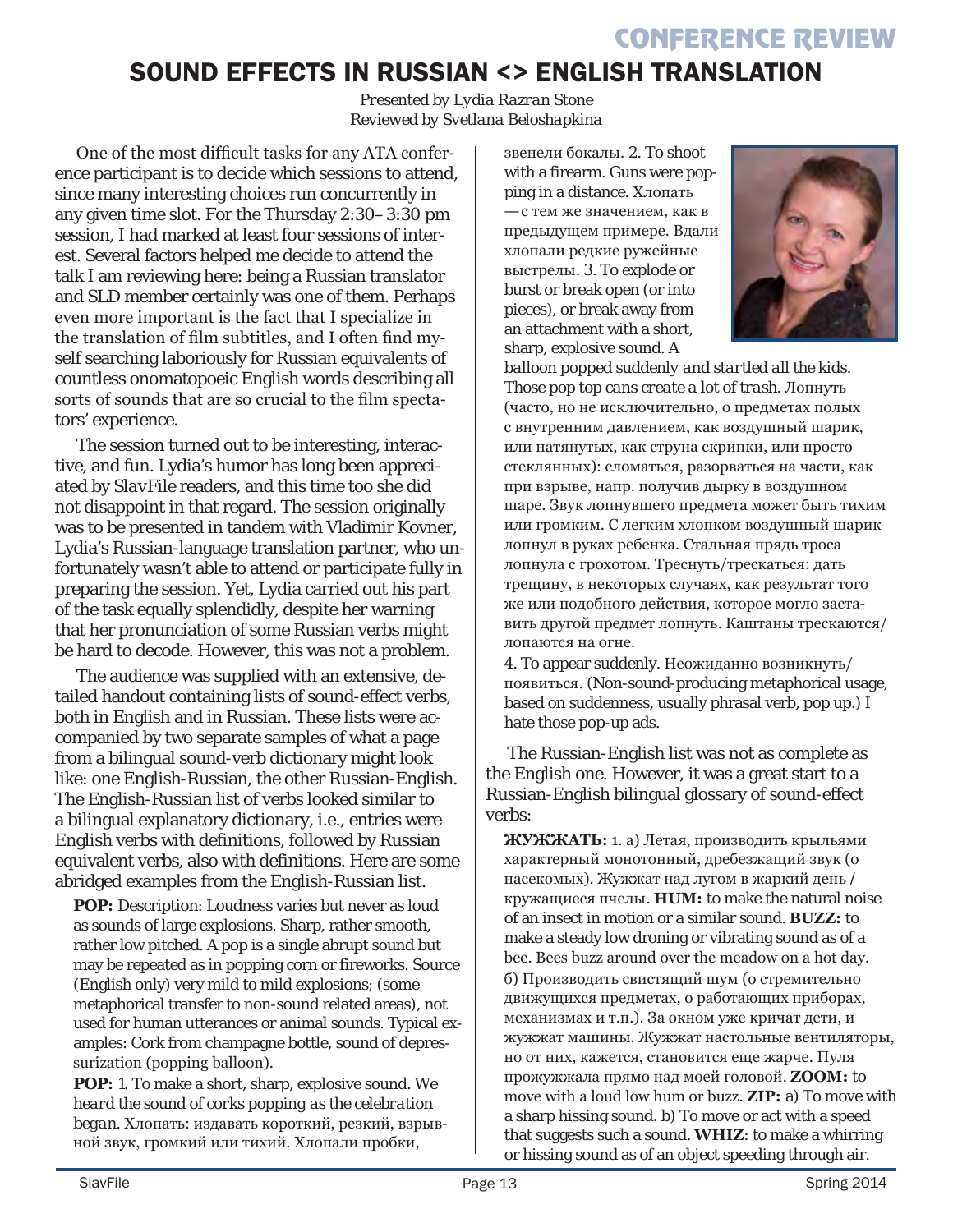**WHIR**: To move rapidly, fly, or revolve so as to produce a vibrating or buzzing sound. From outside came the sound of children playing and cars zipping by. The fans on the table were whirring away, but it seemed as if they only made it hotter. A bullet whizzed past my head.

в) Шуметь, гудеть (о толпе одновременно говорящих людей). Суетливая толпа детей и подростков возбужденно жужжала. **Hum:** to give forth a low continuous blend of sounds. **Buzz:** To be filled with a confused murmur of sound. The hum of conversation died when he entered the room. The restless crowd of children and teenagers buzzed excitedly.

2. Говорить монотонно, надоедливо одно и то же. Всем пора было расходиться по своим делам, а лектор продолжал полусонно жужжать. **Drone:** to talk in a persistently dull or monotonous tone. The speaker droned on and on and many began to nod off.

Lydia's research was not limited to collecting sound-effect verbs, their definitions, and equivalents in the other language. She argued that their true definitions included aspects such as sound source, physical properties, register, emotion reflected, and reaction typically evoked (e.g., pleasant vs. unpleasant sounds). She also discussed linguistic features; for instance, she noted that many sound-effect verbs,

#### **Desiderata for a Truly Sufficient Bilingual Dictionary of Sound Verbs (sv)**

1. Cannot be done without collaboration between two (preferably more) native speakers.

2. Ideally need empirical research to find out what sound(s) the consensus of native speakers think the verb represents (lexicography has been based on written usage and here more is needed). Example sound should be available on audio as part of the definition if possible.

3. Before traditional definitions, sound should be described in physical terms to the extent possible (not in terms of other sv), then source restrictions, emotions expressed, and possible pejorative usages should be noted. Several common usages of the sound should be given, e.g., babbling brook. Definitions should include key distinctions from other similar svs, and whether the sv used implies a pleasant, unpleasant, or neutral sound.

4. Each dictionary sub-definition should be matched with sub-definitions of one or more verbs in the other language, with key differences noted. Example sentences should be given in both directions.

5. Dictionaries in both directions should be issued together and cross-referenced.

both in English in Russian, are frequentative forms, derived from other sound verbs, e.g., *crack-crackle, tweet-twitter,* грохать*-*грохотать*,* бахать*-*бабахать. The old English frequentative endings (-*le* and -*er*) seem to persist in their original meaning only here and in a very few non-sound verbs.

Most sound-effect verbs describe sounds marked as being at a particular point on the high-low and softloud continua, but these dimensions need to be supplemented by others for virtually all named sounds. Attempts to find out exactly how these dimensions can be unambiguously described have not been strikingly successful. Certain sound-effect verbs, such as *hiss*, are characterized by mixed frequencies in pronunciation, according to Lydia's physicist husband. An interesting observation regarding the character of *harsh* sound words came from a friend of Lydia's who is a musician, and it had to do not with linguistics, but emotion: "Those are the sounds that people don't like."

In the course of her research Lydia came to several interesting conclusions. One is that adjectives used in explanatory dictionaries to describe sound-effect verbs don't match in the two languages, in terms of qualities, nor is it probable that there is more than a very general agreement as to the nature of a named sound within a language. To illustrate, she gave examples of two extremely common adjectives found in descriptions of Russian sound verbs:

1) Отрывистый (used in descriptions of such verbs as гукать*,* звякать*,* лаять*,* икать, etc.) has no direct equivalent (adjectival or otherwise) in English. The closest equivalent would be a musical term *staccato*, which is Italian in origin.

2) Резкий (used in descriptions of verbs as визжать*,*  кричать*,* свистеть*,* скрипеть, etc.) has multiple equivalents in English, all of which represent different sounds to an English native ear: *shrill, harsh, sharp, rough.* 

Lydia observed that differences in the animal and bird species, geographic (*reviewer's note*: and maybe even climatic) features, and cultures associated with speakers of different languages at one point or another have determined the differences in perceptions of various sounds produced by different sources. For example, in English a frog makes a "*croak*" sound, and in Russian the same frog would say *"*ква*"* [kva], whereas an English-speaking duck says *"quack,"* but a Russian duck says *"*кря*"* [krya]*.*

The other conclusion — perhaps a more significant one from the point of view of lexicography — is that sound-effect verbs in dictionaries are not represented based on the qualities, characteristics, or categories of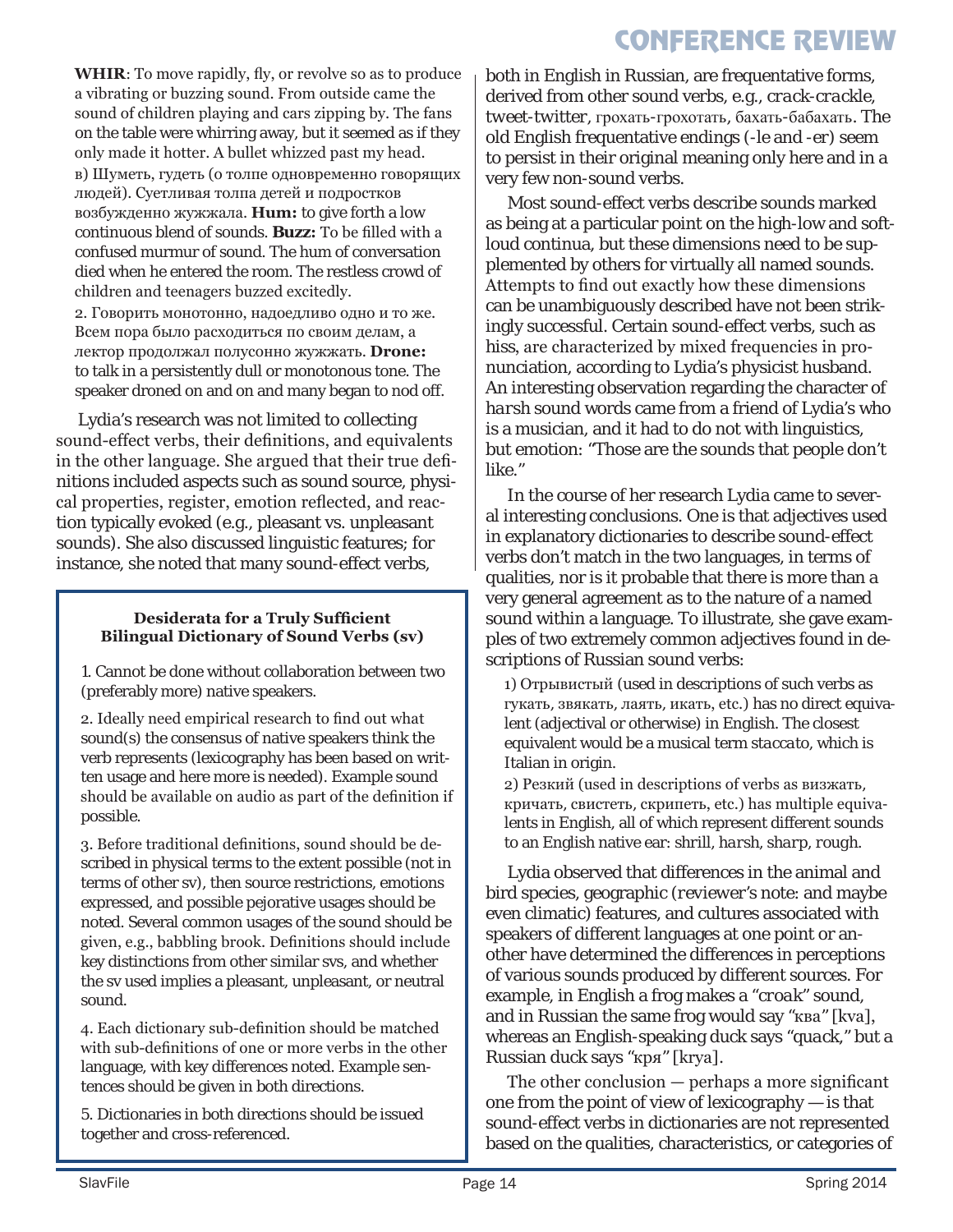the sounds themselves, but are rather based on usage in literature and other written sources. Furthermore, the characteristics that would have to be included to create an adequate definition in this class of verbs are unlikely to be the same as the relevant characteristics for any other class of words.

The second part of the talk turned into a lively, interactive discussion, with many suggestions of sound verbs and their various meanings and nuances being given by the audience, all of which Lydia accepted with enthusiasm.

When Lydia presented her materials and conclusions, she indicated that they are the beginning stage of what has the potential to become a bilingual glossary of sound-effect verbs, and extended an invitation to any interested Russian speakers to collaborate with her on the Russian-English part of this work. Several people from the audience, including myself, have expressed interest in the collaboration, which has been proposed as a presentation for ATA 2014.

It was clear that Lydia had put enormous effort into this project, however preliminary she claims it to be. And in undertaking this work, she may be on to some new ideas for the format of bilingual dictionaries that will surely be more valuable to practitioners of translation than the current standard.

The box on the previous page taken from the presentation handout contains desiderata for an eventual dictionary of sound verbs.

Svetlana Beloshapkina was born and raised in Novosibirsk, Russia and first aspired to become a translator when she was 11 years old. She went on to learn English, Italian, and French, and to obtain graduate degrees in teaching French and English as foreign languages, French literature, and translation and interpretation. Svetlana currently lives in San Diego, where she practices her life-long professional dream, specializing in translation for film subtitling and dubbing, marketing, advertising, and healthcare. She is a member of the ATA and its Slavic and Literary Divisions. For more information you can visit her website at [www.beloshapkina.](http://www.beloshapkina.com) [com.](http://www.beloshapkina.com) Contact: [Svetlana@beloshapkina.com](mailto:Svetlana@beloshapkina.com).

### "Politically Correct" Language in Government Documents: How Does It Go Over in Translation?

*Presented by Laurence H. Bogoslaw Reviewed by Lydia Stone*

Larry Bogoslaw's 2014 ATA Conference presentation on translating PC language in government documents was one of the most interesting I have ever attended, and judging from the audience response this reaction was shared by translators working in a number of different languages and areas.

Larry began by making the point that, although politically correct attitudes and language are often held up to ridicule, the motivation behind their use – showing respect, in general or particularly for the anticipated reader — is laudable. On a pragmatic level, documents have a purpose, and readers are less likely to cooperate with that purpose, even if it is to their benefit, if they or those close to them are referred to in a way they find disrespectful or even offensive. As Larry said, respect keeps avenues of communication open.

 A particular word is just a word and does not have a respectful or disrespectful connotation aside from that associated with it by a culture. The words for a human condition considered acceptable (or respectful) will vary from culture to culture and from generation to generation. As a case in point, here is Larry's chart of the changing acceptable English words associated with disability:

#### BACKGROUND OF ENGLISH TERMS RELATING TO DISABILITY

| to early 1900s     | Anglo-Saxon times   blind, deaf, dumb, lame,<br>crippled |
|--------------------|----------------------------------------------------------|
| $1960s - 1980s$    | handicapped                                              |
| 1990s              | disabled (differently abled,                             |
|                    | challenged)                                              |
| <b>Present day</b> | person with disability                                   |

Larry pointed out that the first replacement of old terms occurred in connection with the civil rights movement and the Civil Rights Act of 1964 in particular. It is striking to realize how long the first descriptive, succinct, and now disrespectful terms were used, compared to the accelerating turnover in recent years. The final "PC" replacement is the only one that seems to come with a justification as to why one term might be considered more respectful than another. To call someone, e.g., a cripple, may imply that is the sum total or at least the most important aspect of what he or she is, while to refer to a "woman with a mobility impairment" can be taken to imply that this impairment is just one non-defining feature of her nature. In this regard, it is interesting that some people who cannot hear and who militantly assert that they have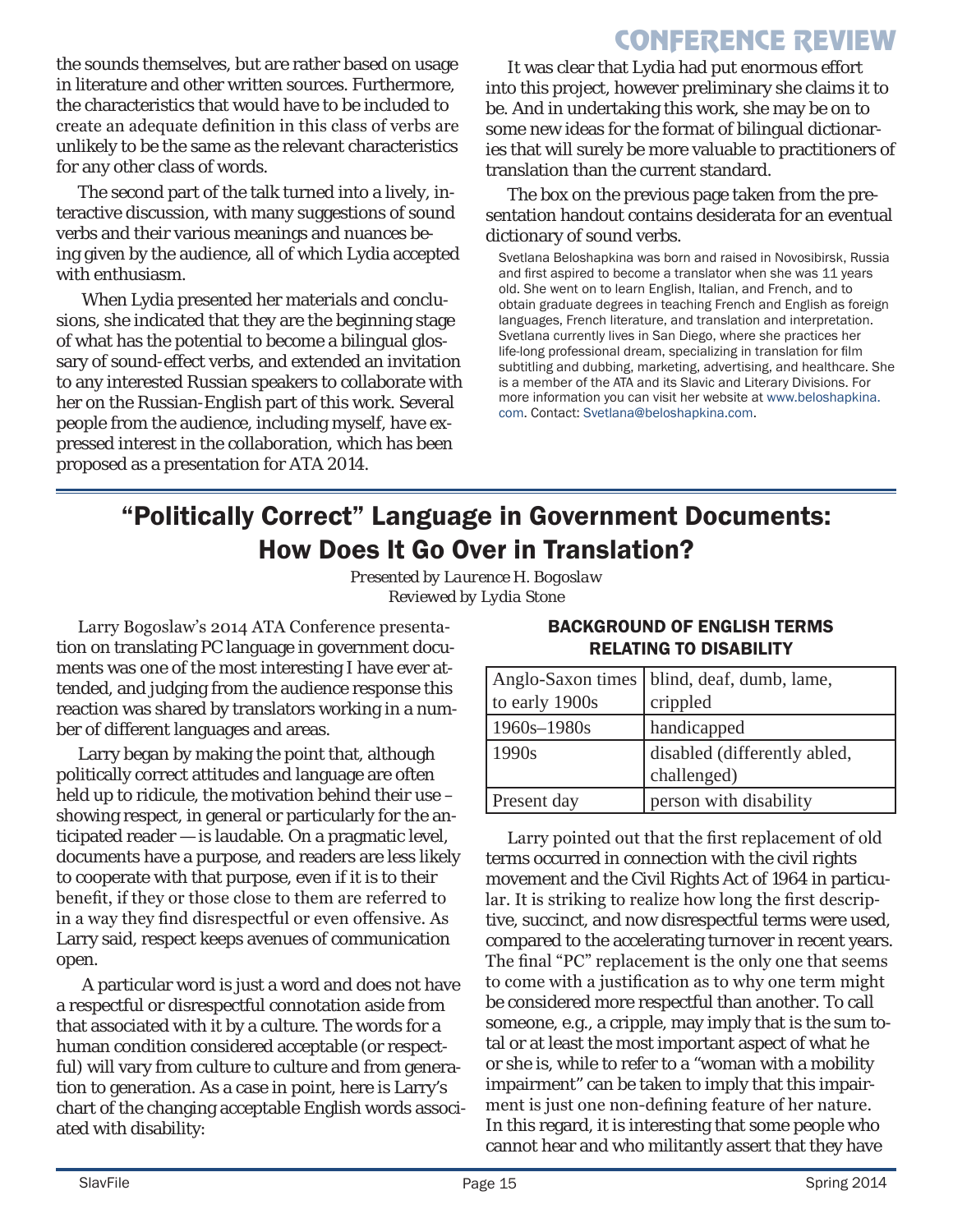<span id="page-15-0"></span>their own culture, which should be equally as valid and satisfying as that of the hearing world, demand to be called simply deaf (often with a capital D) and want no part of person-first euphemisms.

The speaker then went into the background of his involvement with this issue. The translation agency he headed was under contract to translate English documents for the Minnesota Department of Human Services into languages spoken by immigrants. Such documents, he emphasized, must be translated to render not only meaning components but also the appropriate degree of respect for the reader and individuals discussed. The audience was shown renderings of the same sentence from a document ("*DHS is committed to providing fair and equal access to all of its programs and services for people with disabilities")* in a mere four of the many languages his agency needed to handle — Spanish, Russian, Somali, and Hmong.

It was absolutely clear from his discussion how important it is to use highly expert, culturally aware native speakers of the target language, not only to be certain that the terms used correctly specify a group of people, but also to ensure that a respectful or at least neutral term is being used. For example, there was a case where the translated term offered by the Hmong for "person with a disability" means literally "nonworking arm [or] leg." To Larry, this sounded quite disrespectful (when used to refer to a person not just a limb), but he was assured by a Hmong expert that it was perfectly standard in a language that forms general nouns by concatenating specific examples.

The second half of the presentation was devoted to open discussion, and this turned out to be as interesting as the first half, especially as translators from the range of ATA languages were in the audience.

One topic discussed was the higher degree of political correctness seemingly mandated in the U.S., compared to most other countries. An intriguing conjecture was offered that perhaps languages that do not distinguish between formal and informal "you" might feel a greater need to express respect through other linguistic means. Several of the translators in the audience pointed out that in their languages, what seem to be calques of North American terms for people with disabilities that some might call euphemistic are being used quite often: [люди с ограниченными](http://www.multitran.ru/c/m.exe?t=4945242_2_1&s1=disabled)  [возможностями](http://www.multitran.ru/c/m.exe?t=4945242_2_1&s1=disabled) (people with restricted abilities, Russian), *personnes avec besoins specifiques* (people with specific needs, French), *personas con capacidades diferentes* (people with different capabilities, Spanish), etc. It is not clear whether these

simply represent course-of-least-resistance translations that begin to seem normal because of frequent use, or actual adoption of more respectful linguistic terms. Nora Favorov, who says she always benevolently uses terms marked for respect when translating grant proposals for human services projects, suggested that perhaps, along with all the things of dubious value the U.S. is accused of exporting (like fast food), we are also exporting the idea of respect for those with disabilities.

Another interesting issue touched on the use of cognates as translations. While in English the word *individual* is ordinarily felt as perfectly respectful — perhaps even more so than *person* — in Brazilian Portuguese the cognate word is prominently used by the police to describe persons of interest to them and is thus felt as somewhat demeaning when used in a neutral context. Larry had previously reminded us that just because an English term has changed for reasons at least partially associated with political correctness — e.g., food stamps -> food coupons -> electronic benefits — does not mean that the translation needs to be altered if the entity referred to remains the same.

In response to an audience query, it was agreed that even in a politically correct culture it is not always necessary to translate using a term marked for respect when one is not present in the original, for example, when translating the equivalent of a source-language Stephen Colbert into English. This left the audience laughing and anticipating Larry's next presentation in 2014.

Larry continues to work on this subject and is eager for additional examples.

Contact him at larry@translab.us.



Larry talks with an interested audience member after his presentation.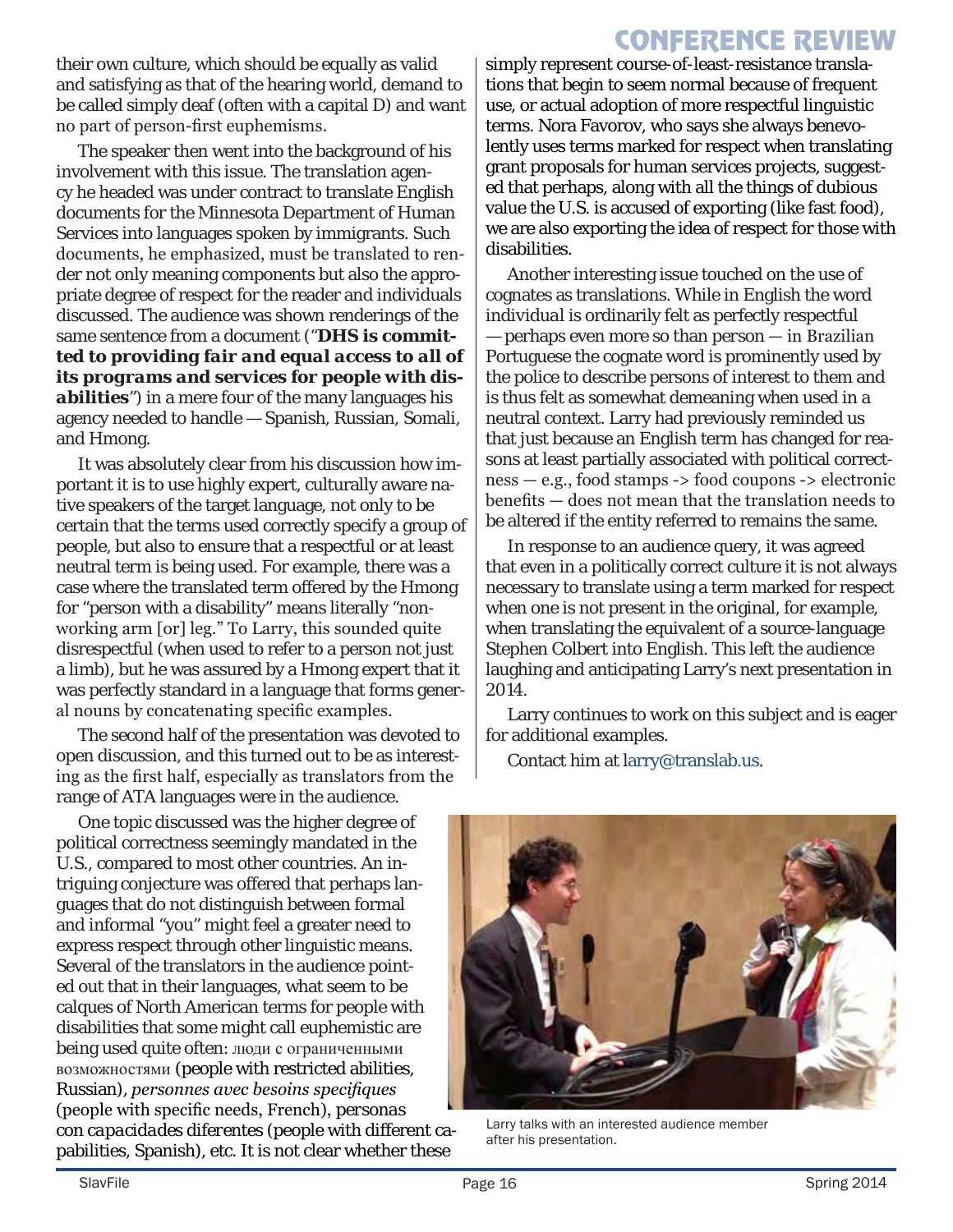### NATALIA STRELKOVA DELIVERS THE 16TH ANNUAL SUSANA GREISS LECTURE "Live and Learn: One Translator's Bicultural Education"

I first read Natalia Strelkova's *Introduction to Russian-English Translation* while flying to San Diego for the ATA Annual Conference in 2012. The book left me feeling inspired and excited about my chosen profession. What inspired me most was the wealth of real-life translation challenges the book shares and the brilliant solutions offered. But in a way it seems odd to call these

solutions brilliant. The examples feature the very ordinary way people say things, but in two languages. What could be more common or colloquial than the following statement (from page 3):

«Да нет, говорю тебе, никогда не пойду на такое!»

"I've already told you. I'll never agree to a thing like that." Or, in this example from a more formal realm (page 88):

«Это был первенец отечественной металлургии». "That was the first steel mill in the country."

At the SLD meeting in San Diego members of the division were asked to suggest speakers for the following year's Greiss lecture. I cannot recall whether I was the first or only one to suggest Strelkova, but when her name came up, a number of people in the room — people who knew her not only through her book, but personally or by reputation as a teacher and translator — voiced enthusiastic support for the idea. Thankfully, the suggestion was accepted and Natalia Strelkova agreed to travel to San Antonio the following year to deliver the Greiss lecture.

Both in her talk and in her book, one idea, or rather one way of expressing the primary goal of translation, is central: translate thoughts and ideas, not individual words. This is of course a simple and obvious idea, but the examples above show how difficult it is to put into practice.

Strelkova's talk was introduced by another former Greiss lecturer: teacher, writer, and interpreter Lynn Visson, who has known her professionally for years. Visson became acquainted with Strelkova at the Maurice Thorez Institute of Foreign Languages (aka InYaz) in the late eighties and saw firsthand how adored she was by her students, who fully appreciated their good fortune in having such an educated and bilingual native speaker as a teacher.



Favorov and Strelkova sitting together at the SLD banquet in San Antonio.

While the book breaks down the process of comprehending and translating a source text, introducing such useful concepts as key words and props, sense categories, agenda, emphasis, readability, and register, the talk focused more on her own highly unusual bicultural life story and general thoughts on translation.

Both of Strelkova's grandfathers were Russian Orthodox priests who wound up leaving Russia — one as a missionary to North America before the revolution and the other in response to the Bolshevik takeover. Her parents met and married in San Francisco, so Strelkova was raised by Russian parents in the United States. (During her talk, she shared some fascinating family history, which is included in an interview in Russian [posted on our website](http://atasld.org/sites/atasld.org/files/slavfile/Mosty%20Strelkova%20Interview.pdf) and excerpted in the [fall 2013](http://atasld.org/sites/atasld.org/files/slavfile/fall-2013.pdf) *SlavFile* with parallel translation.) This already qualified her as bilingual and bicultural, but in November 1956 she and her parents went to live in the Soviet Union. Strelkova remained there for almost forty years, working for the State Radio Committee and the Radio Moscow World Service, mainly revising translations into English. She later wrote for *Soviet Life* and other publications with English editions before she began teaching at the Maurice Thorez Institute. In 1992 she and her husband Sergei (whom she met on her second day in Moscow) returned to the United States.

It is easy to see how this back-and-forth life between Russia and America — a life spent continuously dealing with language (including the teaching of French, Latin, and English before her departure for Russia) — could help explain Strelkova's impressive ability to render Russian into English with such freedom from the "source language interference" that plagues much translation.

After the lecture, the twenty copies of Strelkova's books we had on hand for sale were immediately snatched up. The Greiss lecture audience and everyone who came into contact with Natalia Strelkova during her visit to San Antonio was charmed by her simple modesty and openness. I, for one, was honored to spend time with her and plan to continue turning to her book for inspiration for many years to come.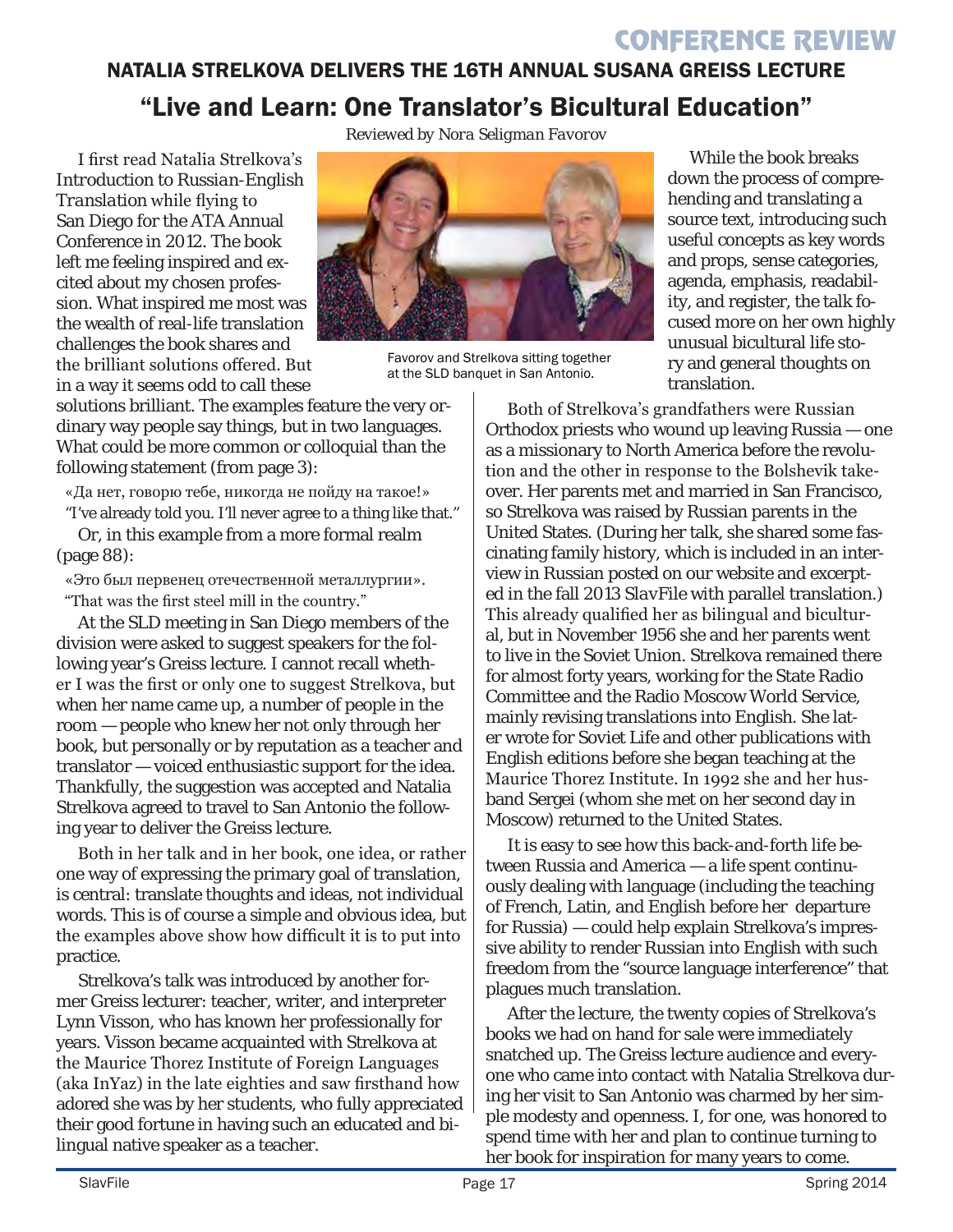# <span id="page-17-0"></span>SLAVFILE LITE: NOT BY WORD COUNT ALONE

*Lydia Razran Stone*

#### The Lite Side of the Mountain: News from Sochi

Yesterday my husband came into my office, saying "There is no joy in Mudville," meaning, I knew immediately, that Russia had lost the Olympic hockey match he had been watching. For those readers who are not familiar with the entire range of U.S. winged words, and this is a rather low-culture one, I will explain. This phrase is the start of the last line of "Casey at the Bat," a tragi-comic poem about a small town baseball player, a hero in his own anthill, who clutches at the last critical moment and strikes out. The relevant, often quoted lines read:

Oh, somewhere in this favored land the sun is shining bright; The band is playing somewhere, and somewhere hearts are light, And somewhere men are laughing, and somewhere children shout; But there is no joy in Mudville—mighty Casey has struck out. (Ernest Thayer, 1888)

The town name, Mudville, surely chosen to suggest its unassuming infrastructure and ambitions, turns out to be remarkably apposite for the anything but unassuming Sochi, with its mashed-potato-like snow slopes and moisture-logged unpaved areas. One can only hope that Putinville, as a writer in the *New York Times* called it, is as forgiving as Thayer's late 19th century town was likely to have been. Only Ovechkin, Plyushchenko, and little Lipnitskaya will ever know for sure. And of course Ovechkin, the star of Washington D.C.'s hockey team, has yet another Mud(as in slinging)ville to worry about.

Putinville is an OK name for the venue, but given the circumstances I prefer Putinkin Village (or to use the local vernacular, Khutor). This reminds me of something else. How many readers have been asked who Rosa Khutor is? I suspect that this question is second in frequency only to "Why don't Russians smile?", which I have seen discussed in a number of media. Who could blame U.S. Olympophiles for being reminded of certain cultural heroines, e.g. Rosa Parks or Rosa Luxemburg, and assuming Rosa Khutor falls into the same category? Not all Americans have had the privilege of being introduced to Gogol during their formative years. For the meaning of this word see http://en.wikipedia.org/wiki/Khutor. I notice the wiki article was most recently updated last week, indicating that the person who asked me about the heroine was not the only one mystified by the term. Probably the best translation is *homestead*, and the name for this particular location came from an Estonian

homesteader named Rooza, the remnant of an Estonian colony in the area, which is no longer there. The seemingly nominative rather than adjectival or genitive form Rosa is also, I believe, an Estonian remnant.

I myself visited Sochi in what I am pretty sure was 1961. When my father received an NIMH grant to go to the USSR to meet



with Soviet psychophysiologists, he took my mother and me with him, and whenever it was possible we went on side trips to places he had been reconciled to only reading about (not charged to the government contract, I might add). Sochi was one of them, just a stone's throw from the Institute he needed to visit in Sukhumi. The only parts of our stay there I remember clearly are the contrast between the bright and uncluttered Intourist "sanatorium" and the dark dusty ornate hotels where we stayed in the capitals, the beauty of the Black Sea, and the prevalence of pajama bottoms for men and brassieres for women as beach costumes. The pictures I have seen of the Sochi venue do not look the slightest bit familiar; though my memories of the delightful Sukhumi monkey colony are very clear. Perhaps this is because the sea-level Olympic venue, according to a report I read, is not actually in Sochi proper but in an outlying district some distance away called Adler. I guess "the Adler Olympics" just did not have the right ring, and certainly did not clearly suggest what mother country was underwriting the spectacle.

Another source of cross-cultural humor came from reports of glitches in facilities preparation and U.S.- Russian disconnects that we kept reading about before the games started and distracted attention.

Two of these had to do with yogurt and bathrooms. Both of them brought to my mind passages from Mikhael Zadornov's hilariously funny 1991 book, "Возвращение" (Return), about his visit to the U.S. during the Gorbachev era. To my knowledge this book has never been published in English translation, so I will provide my own (which a number of publishers rejected).

First, yogurt: if you have forgotten or managed not to know, Chobani yogurt, an "Olympic sponsor," attempted to ship boatloads of its yogurt, so vital to the stamina and strength of the U.S. athletes, to Sochi, but was prevented from doing so by another one of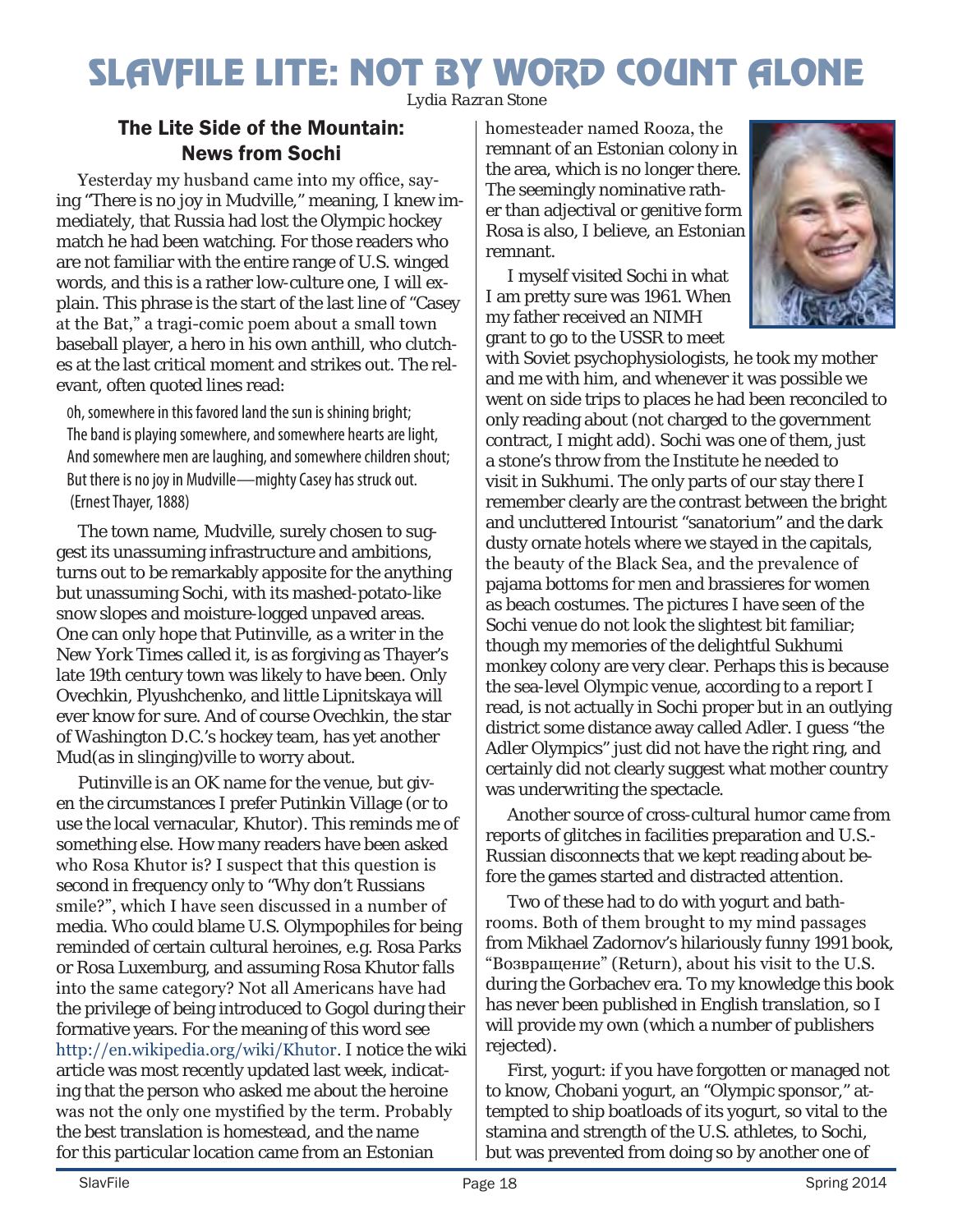#### SLAVFILE LITE

those pesky Russian import paperwork requirements. Here in two languages is what Zadornov had to say about U.S. vs Soviet yogurt. The paragraph before the one cited below dwells on the diversity of goodies Americans manage to stuff into their olives without the mandatory "assistance of the Yale student body or Harvard faculty."

В одном супермаркете я насчитал девяносто сортов кефира! Есть кефир с привкусом клубники, есть с привкусом земляники, черники. Есть с шоколадом, есть с орешками. Есть с орешками, шоколадом, клубникой, черникой и земляникой... Как я понять могу, чего я хочу? Я все хочу! Может быть, меня больше никогда за границу не выпустят после того, как я расскажу, сколько я видел кефиров. Может быть, вообще перестройка на днях закончится.<br>Так что я хочу все кефиры сразу! Здесь, немедленно! Я хочу<br>принять "ерша" из этих кефиров! Именно это выражает мое "индустриализационное" лицо, когда я смотрю на эти кефиры, расставленные на полках, как книги в Ленинской библиотеке.

Вы попробуйте прийти у нас в магазин и спросить у про-давщицы: "Какой из кефиров вы мне сегодня рекомендуете?" Продавщица вам тут же ответит: "Вчерашний, козел!" Поскольку за семьдесят лет так называемой советской власти мы научились выпускать два сорта кефира: вчерашний и позавчерашний. Бывает еще двухнедельный, но это уже не высший сорт!

In one supermarket I counted 90 different kinds of yogurt! There is raspberry yogurt; there is strawberry yogurt, even blackberry yogurt. There is yogurt with chocolate and yogurt with nuts. There is yogurt with chocolate, walnuts, strawberries, blackberries and raspberries. How can I decide which one I want? I want them all! Maybe they won't let me go abroad ever again, once they know that I have disclosed how many different kinds of yogurt they have here! Perestroika might come to an end any day! So I want all the different types of yogurt at once! Right here, right now!\* I want to get drunk on a cocktail of these yogurts! All this can be read in the expression on my "industrialized" face, as I gaze at these containers of yogurt lined up on the shelves like books in the Lenin Library.

Just try to venture into one of our Soviet stores and ask the sales clerk: "Which yogurt do you recommend today?" She will certainly reply "Yesterday's, you ass!" Because over the 70 years of Soviet power we have learned to manufacture two kinds of yogurt: yesterday's and the day before yesterday's. I suppose there is also two weeks ago's to be had, but it is not a premium product!

\* This statement bears a close resemblance to the following quoted in the *New York Times*. *"I want all the gold there is out there, everything that exists in figure skating, in all events, in all competitions."* — Adelina Sotnikova.

Note that I have translated kefir as yogurt, remembering that at the time Zadornov was writing kefir was not being sold in U.S. supermarkets, except perhaps in Brighton Beach.

Bathrooms next. You are invited to admire my forbearance in refraining from focusing on anything that might be euphemistically called "potty" humor, of

which the Internet was full. Instead let us consider locks on bathroom doors. A U.S. bobsledder found himself stuck in a Sochi hotel bathroom when the door locked on him and could not be opened from the inside. Luckily, he evidently had been eating his yogurt and was able to run through the door, which, also luckily, had not been built to withstand an Olympic athlete (and possibly even anyone with enough determination to run at it). Zadornov brings up a similar situation with regard to the differences between American and Soviet senses of humor.

Однажды во время гастролей в России в одном северном городе мне дали в гостинице номер, в котором дверь в ванную запиралась только снаружи. Когда я рассказываю об этом со сцены у нас, зрители смеются. Американцы даже не улыбаются. Некоторые ахают и сочувственно качают головами. Для них это не шутка шпингалет с другой стороны, - а горе, беда! Профессор русского языка из Сан-Франциско после того, как я рассказал ему об этом шпингалете, долго смотрел на меня, потом очень серьезно спросил:

- А почему шпингалет с другой стороны? Я не понимаю. Если это анекдот, то объясни, в чем смысл!

Что я должен был ему объяснить? Мне надо было начинать объяснения с 1917 года, почему у нас шпингалет с другой стороны.

> Once during a tour of Russia, I was given a hotel room in a northern city where you could only lock the bathroom door from the outside. When I tell this to Soviet audiences, they burst into laughter, but Americans do not even smile. Some of them exclaim and shake their heads in sympathy. This isn't a joke to them – getting locked in – it's a misfortune, a calamity! After I told him this story, a professor of Russian in San Francisco stared at me for a long while, and then asked me very seriously.

> "But why put the lock on the outside of the door? I do not understand what's funny about it. Please explain."

What in the world could I have said to explain? I would have had to begin with 1917 to explain why they put locks on the outside here.

Evidently, in more than a few cases, if you will pardon my French, plus ça change, plus c'est la même chose…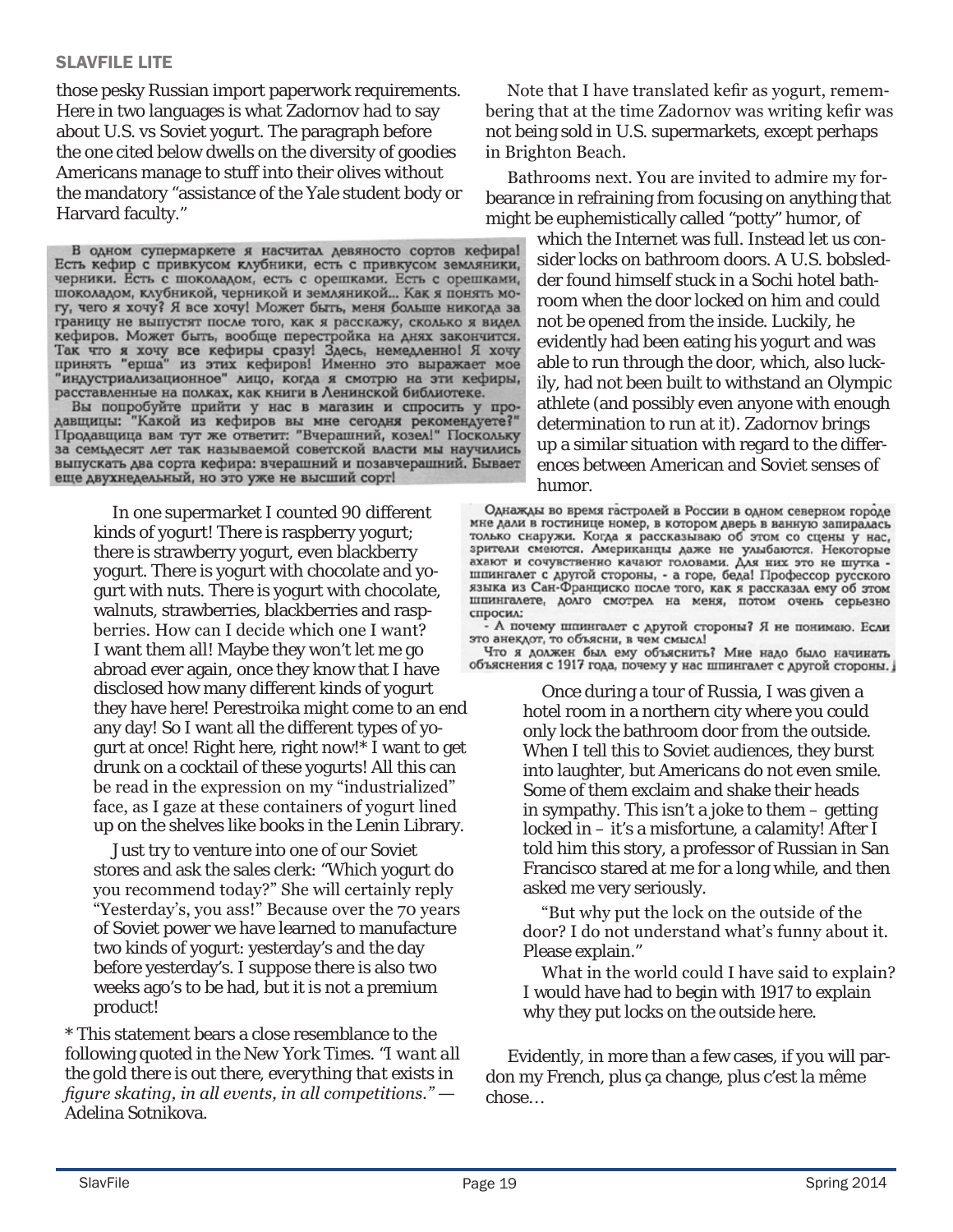#### SLAVFILE LITE

SLD member Galina Korovina, who was working in Sochi (perhaps she will write about her experiences for us), submitted a photo from a Sochi restaurant buffet via the Yahoo Russian Translators Group identifying a dish as "Language in test."

For those who do not know Russian, the word

for tongue is the same as the word for language, as in English, except that Russian has no alternative word. And the word for dough, as in, for example Beef Wellington, is phonetically *testo*. By the way, anyone wishing to join this Yahoo group in order to receive messages such as this may do so by contacting Nora Favorov (norafavorov@gmail.com). You need not be an ATA member to join.

Yet another menu translation item from the *Washington Post* featured another dairy product, possibly being offered as a substitute for the banned Chobani yogurt. Evidently a breakfast item offered at Sochi hotel kitchens and cafeterias was initially translated as "curd mass," until the translation police intervened and modified this to "cottage cheese," increasing its popularity among the non-Russian speaking guests.

And as the last food-related item from Sochi, I offer this *Washington Post* feature by Rick Masse subtitled "We're not in Kansas anymore…probably" and dealing with how many of the clichés of Western culture have been imported into Sochi: "Of course, even Western culture here comes with a twist. A friend stopped into Subway and was asked which bread he preferred for his sandwich: 'White or gray?'" Speaking as a U.S. resident who deplores the unappetizing grayish-beige color (and/or taste) of what passes for dark bread in many places here, I sympathize.

And for the last item from Sochi, something serious and possibly useful. My husband, knowing I was searching the Olympics news for translation issues, brought to my attention reports that a severely injured skier was in "grave but stable" condition, with survival apparently a good possibility. My husband contended that grave meant nearly the same thing as fatal and therefore was not compatible with stable life signs or good chances of survival. Search of the Internet shows that this idea of the meaning of grave is shared by many — though the dictionary definition stops short of most likely terminal and instead says



fraught with danger or harm. I suspect that the English adjective which comes from the Latin *gravis* has been colored by the noun *grave*, which is related to the Russian *гроб* and *гребет* and comes from an Indo-European root for dig. Linguistic speculation aside, I felt it would be useful to know how the terms used by hospitals and doctors in English and Russian corresponded. To my surprise, I could not find this particular information in either my medical dictionaries or on the Internet. So I wrote to *SlavFile* columnist Yuliya Baldwin, who

has recently published a medical dictionary. Here is her extremely useful reply, confirming in my mind at least, that the English *grave* is, in this case and others, a mistranslation of *тяжелое*, which should be rendered as serious.

"I know that there are five terms used in Russian healthcare to describe a patient's medical state: у*довлетворительное, средней тяжести, тяжелое, крайне тяжелое и терминальное*. This scale is based on the European system. The American Hospital Association in the U.S. has proposed the use of 4 medical states: *good, fair, serious, and critical* — in official descriptions/medical paperwork. Major U.S. hospitals use these one-word terms. Some other hospitals and the media may use other terms, such as *grave*."

When I asked her for the Russian equivalent of stable, she replied, citing a relevant joke, as she frequently does: "Yes, стабильное is correct, but as I remember Russian doctors don't like to use this word and even have a joke: Из медицинской записи: "Состояние больного стабильное, пульс стабилен, давление стабильно, рефлексы стабильны. Время смерти 2:15". (From a medical chart: "Patient's condition stable, pulse stable, blood pressure stable, reflexes stable. Time of death: 2:15.")

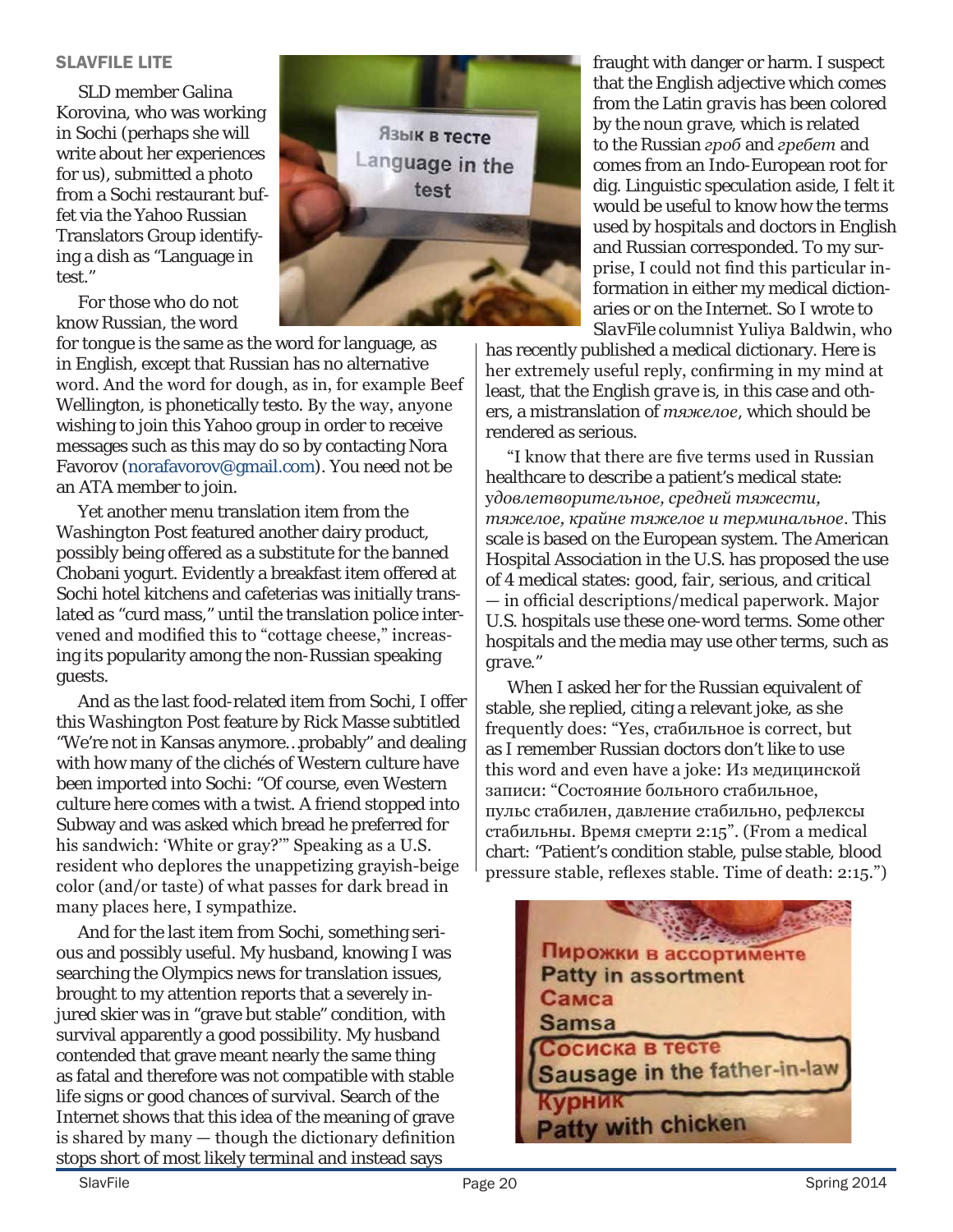# Slavic Poetry In Translation *Feature Editor: Martha Kosir*

### TRANSLATING THE LIMERICKS OF EDWARD LEAR

*Vladimir Kovner*



*Vladimir Kovner has translated virtually all of the limericks of the famous British nonsense poet Edward Lear into Russian. Here he discusses the challenges of this enterprise. A longer version of this paper appeared in the Russian translation journal* Bridges («Мосты»)*. In this article all of the English limericks, except where noted, are by Lear, and all of the translations by Vladimir.*

The standard form of a limerick is a single stanza of five lines. Typically the rhyme scheme is aabba, i.e., the first, second, and fifth lines rhyme, and the third and fourth lines rhyme. The first, second, and fifth lines most often

have three [feet](http://en.wikipedia.org/wiki/Foot_(prosody)) of three [syllables](http://en.wikipedia.org/wiki/Syllables) each, while the third and fourth lines are shorter, with only two feet of three syllables each. The defining "foot" of a limerick's meter is usually the [anapest,](http://en.wikipedia.org/wiki/Anapaest) (*ta-ta-TUM*), but sometimes limericks can also be considered [amphibrachic](http://en.wikipedia.org/wiki/Amphibrach) (*ta-TUM-ta*). This is where English <>
Russian limerick translators may encounter their first problem. Although meter is defined the same way in the English and the Russian languages, words divide into syllables in quite different ways. To make matters more complicated, there is no agreement among linguists as to what the meter should be in the first line of the enormous number of English limericks that start with "There was." Some say that this line is written in anapest except for the first foot, where an iamb is substituted. Others claim that this line is written in amphibrach. If you read the following limerick by Edward Lear, you will see a mixture of everything: the first line is written in iamb and anapest, the second and the fourth lines in amphibrach, and the third and the fifth lines in anapest. Nevertheless, the whole sounds very smooth. This problem is easily solved by translators with a good musical ear. Instead of counting the syllables, they need only listen to the melody of a poem, repeat it until it is engraved in their brains, and then repeat this melody in the target language. As a check, they can read the resulting translation and the original in parallel to make sure that the melody (meter) has not been distorted.

There was an Old Man who screamed out Whenever they knocked him about; So they took off his boots And fed him with fruits, And continued to knock him about.

Старикашка, когда его били, Так вопил, что святых выносили; С него сняли сапожки, Дали фруктов немножко, И опять старикашку побили.

Is there any difference between translating limericks and other poetry? On the surface one would think not. This, however, is not the case. In the United States some consider it acceptable, even preferable, to translate rhymed metric poetry into free or even blank verse. Even within the more rigid standards prevailing in Russia, a translation of Pushkin might be considered acceptable if it, for example, substituted iambs for dactyls, or a masculine rhyme for a feminine one. However, a limerick can no longer be called a limerick if it does not adhere to the standard limerick form(s). Since the short limerick tells a story limited to a very few details, any additions, subtractions, or changes a translator may make to retain rhyme and meter present the danger of producing a new, if analogous, limerick instead of a translation. In spite of this, it is indeed sometimes possible to retain both the limerick form and all the content elements as well. This is definitely a cause for celebration.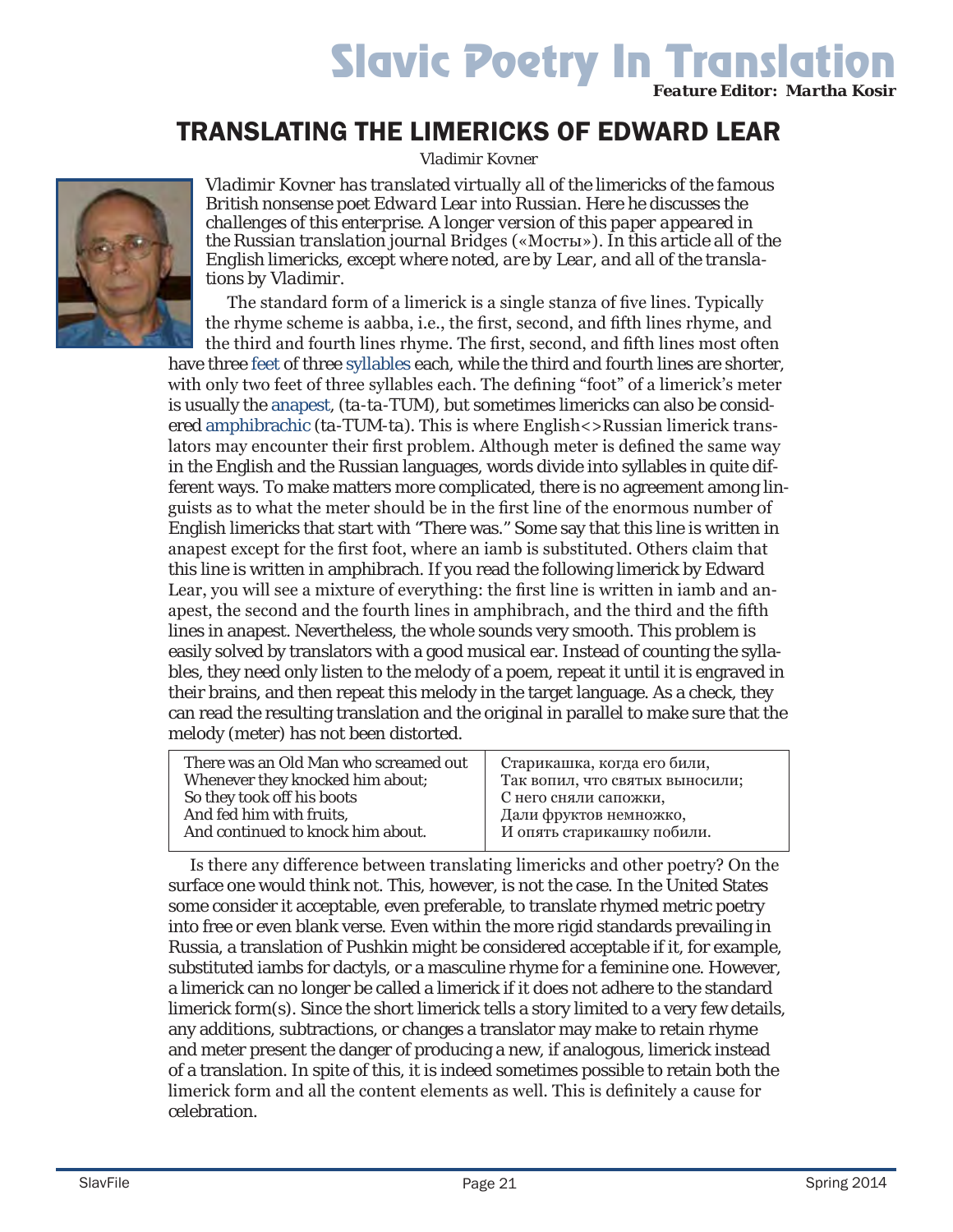| There was an Old Man of Kilkenny, | Никогда старичок из Килкенни    |
|-----------------------------------|---------------------------------|
| Who never had more than a penny;  | Не имел ничего больше пенни;    |
| He spent all that money           | Тратил скромный доход           |
| On onions and honey,              | Он на лук и на мёд,             |
| That wayward Old Man of Kilkenny. | Своенравный старик из Килкенни. |

Ideally, all poetic translations would have exactly the same number of lines as the original. However, as translators know, whatever the direction of a translation, it tends to be longer rather than shorter than the original. Poetic translations that are longer than the originals generally result from various attempts to retain all (or most) semantic elements of the original while also maintaining the rhyme and meter. But adding an extra line violates the rigid form constraints of the limerick genre. This problem is especially severe for translations from English into Russian, since English tends to have shorter words. Here is one example:

The English words bigamy and crime have a total of four syllables, while the Russian analogs двоеженство (or бигамия) and преступление have nine. The translation solves this problem by lengthening the 1st, 2nd and 5th lines, from 8 syllables in the original to 11 in the translation, while staying within the maximum considered acceptable for the genre.

The first line of a limerick almost always introduces a generic character, such as an old or young man or woman. It then often goes on to specify the character by assigning him or her to a geographic location, often with an exotic name, which appears at the end of the first line and establishes the rhyme for the second and the fifth lines, as in the example below:

| There was an Old Lady of Chertsey,           | Была дама одна из Прованса          |
|----------------------------------------------|-------------------------------------|
| Who made a remarkable curtsey;               | Пребольшим знатоком реверанса;      |
| She twirled round and round                  | Но она так крутилась,               |
| Till she sank underground,                   | Что в землю ввинтилась,             |
| Which distressed all the people of Chertsey. | Тем расстроив всех дам из Прованса. |

Sometimes, instead of giving a location, the end of the first line begins with a some description of that character, which continues in the second line and sets the stage for the whole short story.

| There was an Old Person whose habits     | Старичок был со странной привычкой |
|------------------------------------------|------------------------------------|
| Induced him to feed upon rabbits;        | Только кроликов ел он обычно;      |
| When he'd eaten eighteen                 | Съев подряд двадцать штук,         |
| He turned perfectly green,               | Он зелёным стал вдруг,             |
| Upon which he relinquished those habits. | И отбросил он эту привычку.        |
|                                          |                                    |

The English introductory construction "There (once) was" can be translated into Russian as жил or был. The phrase *There was an Old Man with a beard* can, for example, be translated as Жил старик с сединой в бороде *or* Жил-был дед с сединой в бороде. For the translation of an *Old Person* or a *Young Person* and the like, the Russian language provides a variety of opportunities with stresses on the 1st, 2nd or 3rd syllables: дед, старец, бабка, бабушка, девушка, мальчик; then старик, старуха, девчонка, мальчишка; then старичок, мальчуган and so on, and the translator can choose whatever works best.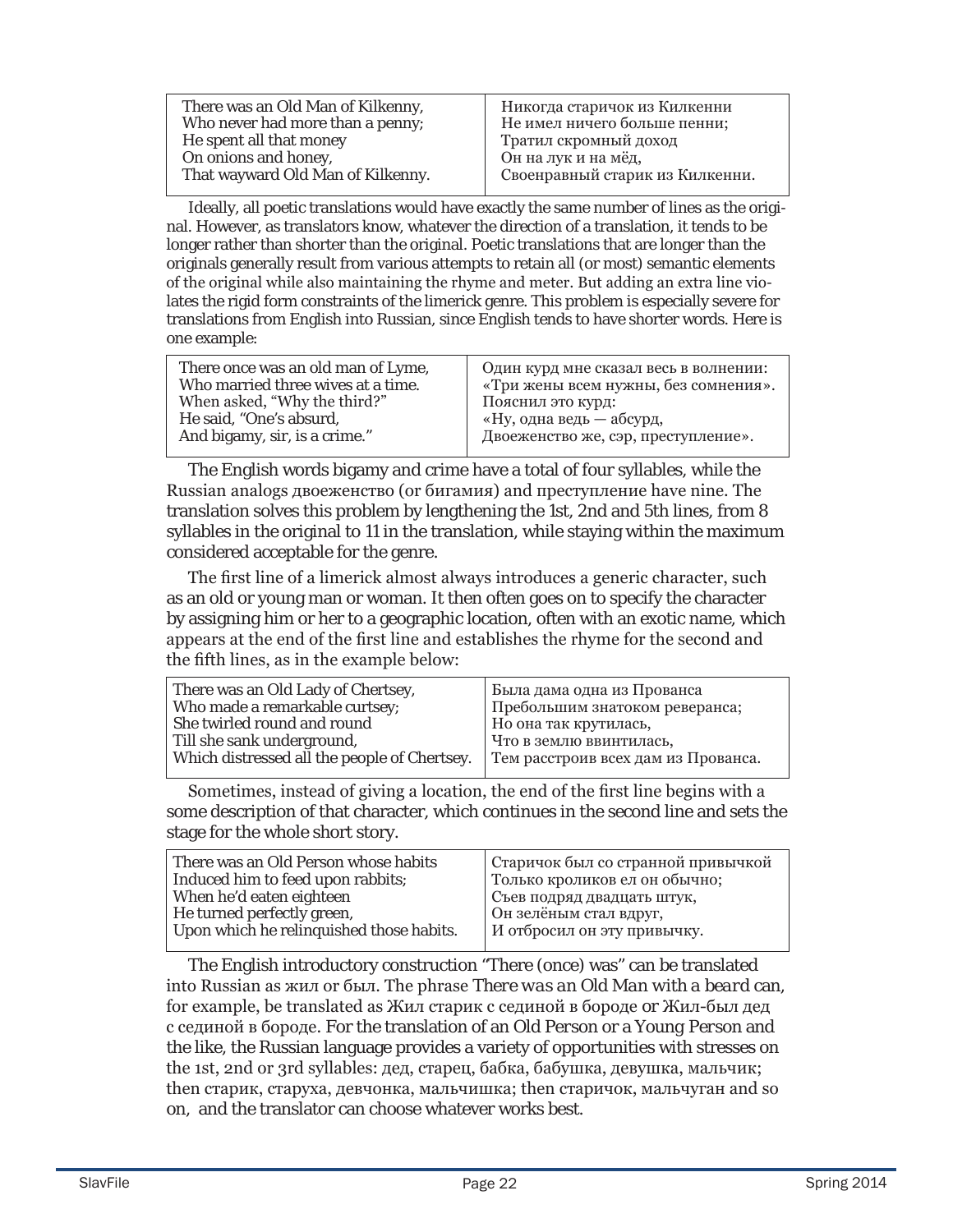The geographic name often found at the end of the first line, on the other hand, if retained, offers little flexibility, since it must rhyme with the story line elements at the ends of lines 2 and 5. To keep the limerick's story as close as possible to the original, the translator may be forced to substitute another name which has better rhyming potential in the target language. If formal features, geographic name, and story can all be retained, this is cause indeed for jubilation (see below). If not, the geographic name is usually the most defensible sacrifice, since it rarely bears any coherent connection to the character or action.

| There was an Old Man of Nepal,<br>From his horse had a terrible fall;<br>But, though split quite in two, | Жил старик в королевстве Непал,<br>Он с коня неудачно упал;<br>На две части распался,<br>Но клей отыскался - |
|----------------------------------------------------------------------------------------------------------|--------------------------------------------------------------------------------------------------------------|
| With some very strong glue                                                                               |                                                                                                              |
| They mended that Man of Nepal.                                                                           | Чинят всех в королевстве Непал.                                                                              |

It may also be considered acceptable to simply invent a place name, as in the following.

| There was a young lady of Ryde,        | Одна девушка в городе Ки,   |
|----------------------------------------|-----------------------------|
| Whose shoe-strings were seldom untied, | Чьи развязаны редко шнурки, |
| She purchased some clogs,              | Взяв собачек с собой,       |
| And some small spotted dogs,           | В новых красных сабо        |
| And frequently walked about Ryde.      | Щеголяла по городу Ки.      |
|                                        |                             |

Often, the composers of English limericks (Lear included) use mostly one-syllable words in the short third and fourth lines of limericks, which generally render the action of the poem. This may even seem to a Russian translator to be a conspiracy, since Russian analogs tend to have at least two if not three or more syllables. A clever enough translator may get around this problem by using fewer words than the original and/or moving some of the action to the fifth line, as in the example below.

| There was an Old Person of Deal,    | Жил старик в тихом городе Вятке,    |
|-------------------------------------|-------------------------------------|
| Who in walking used only his heel;  | Он ходил почему-то на пятках;       |
| When they said, "Tell us why?"      | На вопрос: «Почему?»                |
| He made no reply,                   | Ни словца никому                    |
| That mysterious Old Person of Deal. | Не сказал скрытный старец из Вятки. |

The fifth line brings the story to the conclusion, to the climax. Most limerick writers today, Russians included, use it as a punch line, which gives a twist, a kick to the whole story. The poem about bigamy cited above is an excellent example of this.

In early limericks, including many by Edward Lear, the last line essentially mirrors the first. Some critics considered this to be a weakness of Lear's limericks. But instead of creating a punch line, Lear would typically add an abstruse learned adjective (obsequious, propitious, abstemious, oracular) to the fifth line, or even one that he invented, to describe the main character. Most frequently, this adjective has no discernible relation to the story told in the first four lines, or, in the case of inventions, no meaning at all. These amusing and pretentious-sounding words would certainly have delighted child readers, but are guaranteed to be a torture to hapless translators who may be forced to turn to dictionaries and the Internet for some non-words such as *scroobious, ombliferous, borascible, and moppsikon floppsikon.* Here are two examples of Lear's use of words not likely to be understood by children. Note that in the first one Prague must be pronounced in English with a long "a" sound.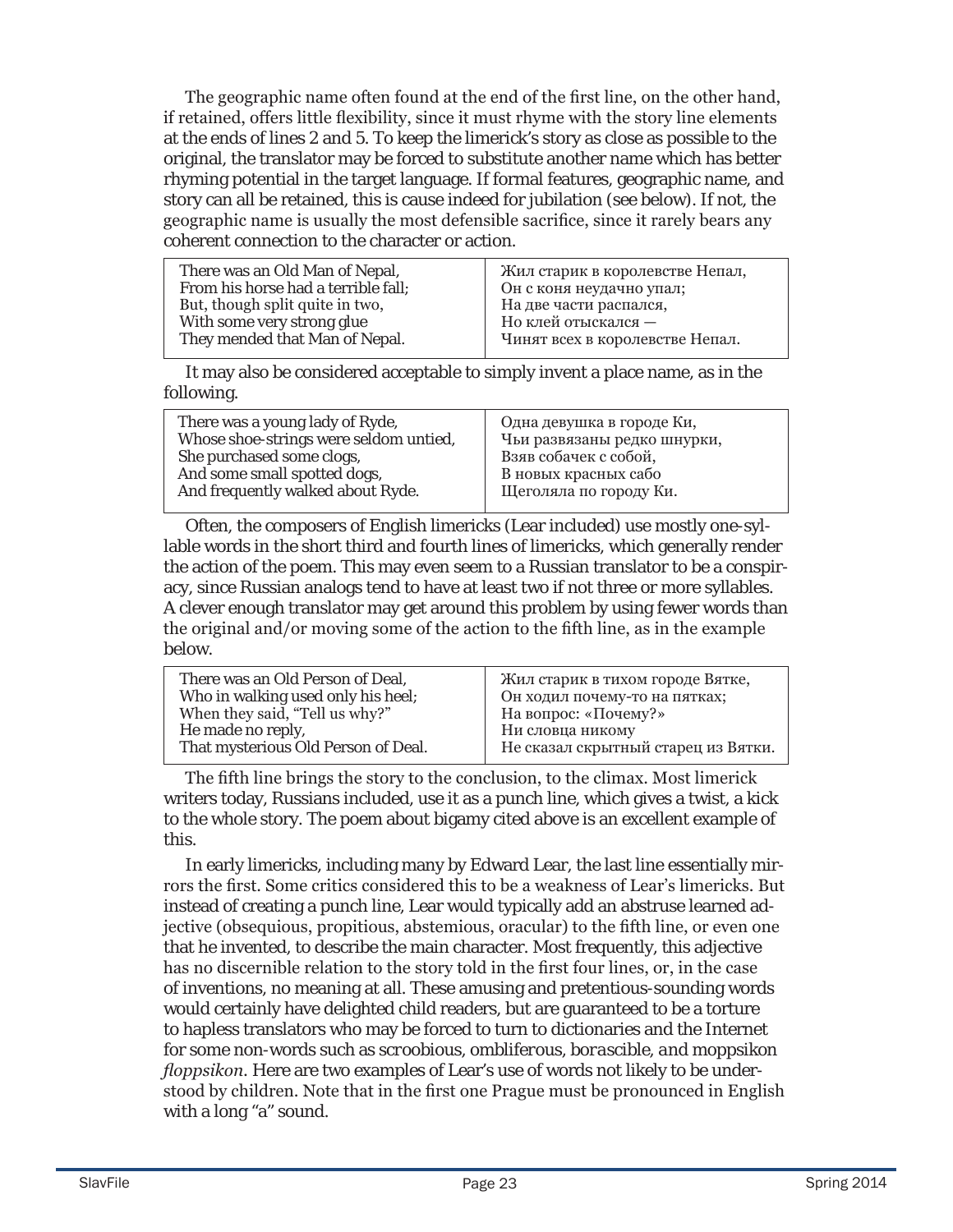Actual, if uncommon, adjectives:

| There was an Old Lady of Prague,                                                                                                                                                                | Одна бабка из города Кончево                                                                                                                               |
|-------------------------------------------------------------------------------------------------------------------------------------------------------------------------------------------------|------------------------------------------------------------------------------------------------------------------------------------------------------------|
| Whose language was horribly vague;                                                                                                                                                              | Всем всегда отвечала уклончиво;                                                                                                                            |
| When they said: "Are these caps?"                                                                                                                                                               | Спросят: «Шляпка из кожи?»                                                                                                                                 |
| She answered: "Perhaps!"                                                                                                                                                                        | Она скажет: «Быть может!»                                                                                                                                  |
| That oracular lady of Prague.                                                                                                                                                                   | Ох, загадочна бабка из Кончево!                                                                                                                            |
| There was an old person of Rye                                                                                                                                                                  | Скромный старец был вечно не в духе                                                                                                                        |
| Who went up to town on a Fly:                                                                                                                                                                   | И всегда летал в город на мухе.                                                                                                                            |
| But they said: "If you cough,                                                                                                                                                                   | Все кричат: «Кашлянешь,                                                                                                                                    |
| You are sure to fall off!                                                                                                                                                                       | Камнем вниз упадёшь!»                                                                                                                                      |
| You abstemious Old Person of Rye!                                                                                                                                                               | А он деньги берёг для старухи.                                                                                                                             |
| <b>Invented words:</b>                                                                                                                                                                          |                                                                                                                                                            |
| There was a Young Person of Crete,                                                                                                                                                              | На девчонке, на острове Крит,                                                                                                                              |
| Whose toilet was far from complete;                                                                                                                                                             | Был костюм очень странный на вид;                                                                                                                          |
| She dressed in a sack                                                                                                                                                                           | Был ведь только (о, шок!)                                                                                                                                  |
| Spickle-speckled with black,                                                                                                                                                                    | Весь в горошек мешок.                                                                                                                                      |
| That <b>ombliferous</b> Person of Crete.                                                                                                                                                        | Вот, что мода с девчонкой творит!                                                                                                                          |
| There was an Old Person of Ware,                                                                                                                                                                | Старикан на свидание к леди                                                                                                                                |
| Who rode on the back of a Bear;                                                                                                                                                                 | Тихо ехал верхом на медведе,                                                                                                                               |
| When they ask'd: "Does it trot?"                                                                                                                                                                | Все кричат: «Хватит спать,                                                                                                                                 |
| He said: "Certainly, not!"                                                                                                                                                                      | Надо рысью скакать!»                                                                                                                                       |
| He's a Moppsikon Floppsikon Bear!"                                                                                                                                                              | Он им: «Как? Я ж на мопсо-медведе».                                                                                                                        |
| There was an old man in a trunk,<br>Who inquired of his wife, "Am I drunk?"<br>She replied with regret,<br>"I'm afraid so, my pet."<br>And he answered, "It's just as I thunk."<br>(Ogden Nash) | Спать улёгся в сундук старикан,<br>Спросив у жены: «Шшшо, я пьян?»<br>Та сказала спросонок:<br>«Как обычно, котёнок».<br>«Так и ддымал», — изрёк старикан. |

The limericks most amusing to modern adults tend to be at least mildly if not extremely scabrous (to use a word that sounds like it was invented by Lear, but was not). This characteristic is reflected in the limerick on limericks below:

The limerick packs laughs anatomical In space that is quite economical, But the good ones I've seen So seldom are clean, And the clean ones so seldom are comical. (Anonymous)

Those of us who are admirers of Edward Lear think his work provides ample proof that limericks can be both of the above.

> Vladimir Kovner was born in Leningrad, Russia. He has lived in the USA from 1979 and worked as an engineer and an E>R translator, mainly in the area of literature in general, children's poetry, bard songs and ballet. He has numerous publications in books, magazines and on the Internet in the USA and Russia. His book "Приласкайте льва" ("Pet the lion") was published in 2010 in Boston and includes translations of children poetry of American and English poets. Since 2005 he has been working with Lydia Stone and giving numerous ATA conference presentations. He may be reached at 19volodya05@comcast.net.

### Send us your translated limericks or limericks for translation E<>R

and we will publish them (lydiastone@verizon.net).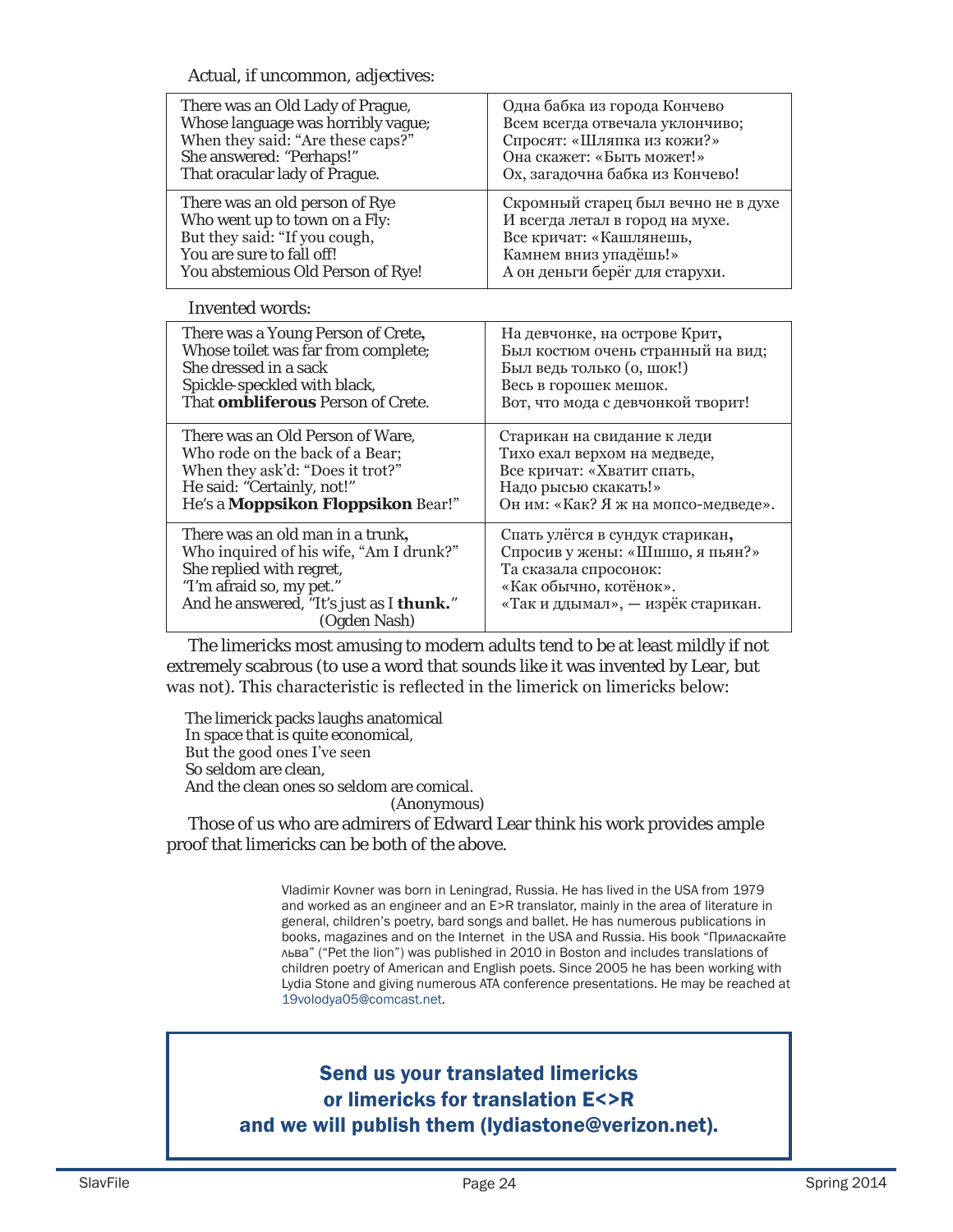### TRANSLATING POLISH VERBAL NOUNS INTO ENGLISH

*Jon Tappenden*

I have found it very hard to produce a piece of writing that clarifies the issue of translating Polish verbal nouns. In fact, I have quite a few unfinished texts on the subject. When confronted with what in Polish is called *gerundium* or *rzeczownik odczasownikowy* (which will be referred to here as *verbal nouns*), the translator must decide whether the verbal derivative in the source text is best expressed by an English verbal noun, gerund, or other structure. See the box below for a definition of terms.

#### **DEFINITIONS**

 A verbal noun is a noun derived from a verb and morphologically similar to it (e.g., educate --> education). One type of verbal noun is the gerund, which is a non-finite verb form (one that is not marked for tense) used as a noun. In English the main device for deriving verbs from nouns is addition of a suffix, although vowel changes are sometimes involved. In English the term gerund is used to refer to the –ing form of the verb, as in "hiking is strenuous." Since every verb in English has an –ing form, in many cases gerunds and other verbal nouns referring to the same verb exist side by side (as in educating and education). There are some very subtle differences between such parallel forms in usage and meaning, leading to the complications discussed in this article.

 Polish does not have a noun form that corresponds to the –ing gerunds. In Polish verbal nouns are referred to either as *gerundium* or *rzeczownik odczasownikowy*, and are all of the education type.

 In this article the term *gerund* shall be used to refer to English –ing forms of verbs used as nouns; the term *verbal noun* shall be used to refer to all Polish verbal nouns and non-gerund English verbal nouns.

The fact that English nouns derived from verbs of non-Germanic origin with Latinate roots (ending in -*ation*, -*ance,* -*ence, -ment, and –ission)* exist side by side with the -*ing* gerund is a major hurdle for Slavic learners of English. Even advanced non-native speakers of English, including translators, may make errors in this area. In Slavic languages, such nouns derived from verbs are a very common way to refer to actions as grammatical subjects and objects, while in English there are many more grammatical forms to choose from, and the nuances of their use and rules for using them are a great deal more complicated. For this reason misunderstandings about nouns ending in -*ation*, -*ance*, etc. and the -*ing* gerund are very common for native speakers of Slavic languages. It may be assumed that the *– ing* form is interchangeable with English verbal derivatives ending in *-ation*,

etc., whereas these latter forms tend to be used in a more formal context than the *-ing* gerunds, and in addition the *-ing* form is more likely to convey a process, while derivative nouns have a more abstract connotation. There is also the issue of the agent implied by the *-ing*



form, which will be discussed below*.* This complicates the whole field for Slavic users of English and translators alike, and manifests itself in errors and infelicities of this nature (to give a few typical examples):

*the coming of Christmas was expected the signing of the agreement was made after the reaching of the agreement between the parties thank you for the sending by you of the agreements the documents will be sent after their signing the conducting of business activity is conditional upon the obtaining of a license*

The difference in use and meaning of the English gerund and corresponding verbal noun can also be shown by comparing them in context:

*(his) specializing was important to him his specialization was important to him*

*loving her was his undoing his love for her was his undoing*

As demonstrated below, when it comes to translating verbal derivatives into English we are heavily dependent on context, not only in a given sentence but also elsewhere in the text being translated. When translators come across a Polish verbal noun, they are inclined to translate it into English using the -*tion,* -*ence,* -*sion*, or other endings, or gerunds ending in *-ing*. We should not feel that we are bound by the grammatical form in the source text, however. We should always consider using an alternative structure. The form that l find lends itself to such use most frequently is the infinitive construction *to do* or *to be done*. When we use verbs to express Polish verbal nouns in English, a complication that arises is that we also have to incorporate an element of time which might not be expressed in the Polish phrase we are translating. (This issue is discussed below.) We also have to decide whether a word in Polish with a noun ending, commonly *-enie/-anie*, but also *-ictwo* and others, is acting like simple noun, a gerund, or a verbal noun. We can usually tell this intuitively from the context, but not always.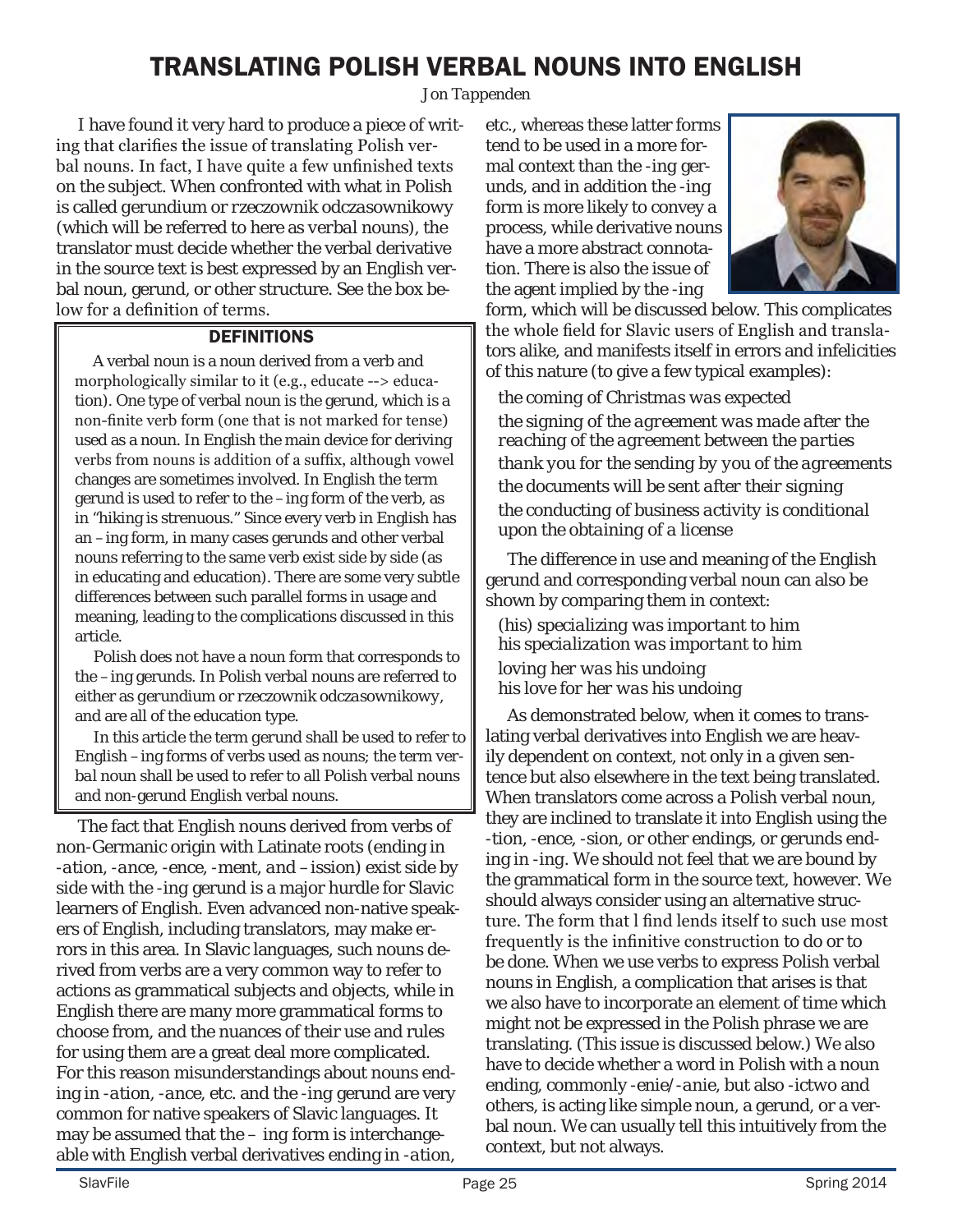Let us look at how the context helps us choose the form in which we can best express a Polish verbal noun or gerund in English. The late Lech Kaczyński's pronouncement *Panie Prezesie, melduję wykonanie zadania!* (which if translated literally would be, *I announce the task's completion*), spoken on election night in Poland on 23 October 2005, demonstrates how the Polish -*enie/*-*anie* form is typically used. Polish verbal nouns and gerunds function differently in Polish than in English. In this particular context neither the verbal noun lexically corresponding to the Polish nor a gerund is satisfactory in the English translation. Either will be understandable but both will sound awkward, and, let's face it, therefore unprofessional. We need to come up with what a native speaker would naturally say on such an occasion. Use of an English verbal noun or gerund would be a waste of the opportunities for inventiveness that this phrase gives us. One could write *I [can] report completion of the task, I [can] report the completion of the task*, or *I [can] report that the task has been completed*, or any of many other variations. Let us think back to the context. It was election night, and this phrase was an expression of (political) triumph and satisfaction: *Mission accomplished! Happy to say, sir, mission accomplished. Mr. Chairman, we have done what we set out to do!* (the latter at the risk of making him sound like Margaret Thatcher).

Sometimes a Polish verbal noun can be translated quite conveniently using an English verbal noun—indeed, so conveniently that I think twice about using them out of fear of source-language interference. However, this fear is unfounded. These are phrases such as *dla/w celu uniknięcia wątpliwości*, which is literally *for the avoidance of doubt*, and *w odniesieniu do, w nawiązaniu do (in reference to, in relation to*). *Po -eniu/-aniu* (as in the phrase *po wykonaniu*, for example) can also relatively conveniently be translated using a verbal noun. But in each instance, before opting to use the verbal noun, translating the phrase as *after the completion of*, or a gerund, to produce *after completing*, we need to consider whether *having done/completed* might be more appropriate. Where the context does not indicate the subject of the verb (agent) or the tense for the English verb, we are restricted to the phrase *after/upon the completion of*. If detailed context is available, we can begin to write things like *once he has/had done something* or *once something is/has been/had been done.* We do not need to use the gerund or verbal noun if the context provides enough information; English works better when we use verbs. So we can use wording in English that in fact goes beyond the meaning conveyed by the Polish gerund or verbal noun alone.

The Polish word *przez* (which expresses "by" [someone]) often co-occurs with *po (trans)*, for example in the phrase *po wykonaniu [czegoś] przez [kogoś]* (literally *after the doing of something by someone*), in which case an English translation using a verb structure sounds awkward, as it results in wording like *something having been done by Paul*. This means we need to revert to the active voice for *po wykonaniu przez* and write *once Paul had done*… As mentioned above, to arrive at this formulation we must depend on detail provided by the context, as *wykonanie* does not indicate time and might not indicate the agent, (although in this case it does). The best rendering might be *once Paul had done, once Paul has done,* or *once Paul does.* The word "following" with a verbal noun is useful: *following confirmation, following the signing of the agreement*, etc., because no time or agent issue arises.

When dealing with Polish verbal nouns in which an agent is indicated, the agent has to be conveyed in the translation. The Polish phrase *lubie śpiewać* means *I like singing*. These two phrases correspond because the person speaking is the agent. Śpiewanie, as a gerund, implies an agent in the same way as the English *singing* in the sentence *singing is good for the soul (śpiewanie jest dobre dla duszy)*. *Śpiew*, on the other hand, requires a different approach in order to convey the meaning properly because of the absence of an agent (it being a regular noun, no agent is expressed). This word would be rendered correctly if used in the phrase *someone heard singing* (*heard* is active here, not passive) or by using the English word *song* in the general sense, as in: *the story is told through song and dance*. A translator therefore needs to exercise caution and be mindful of the agent issue. It is tempting to translate *lubie śpiew* as *I like singing*. But *lubie śpiewać* means that the speaker *likes to sing his- or herself*, whereas *lubię śpiew* means that the speaker *likes to hear (other people) singing*. *I like singing* would therefore be a mistranslation of this phrase.

Words such as *suggest*, *advise*, *possibility of*, and *intention of* generally work in the same way as the equivalents in Polish. The Polish phrase *proponuję załatwić to inaczej* and the perhaps less common *proponuję załatwienie tego inaczej* are neutral when it comes to expression of the agent, which we infer solely from the context. In English we would say *I suggest doing it differently* or *I suggest dealing with the problem in a different way*, a phrase that is neutral with respect to agent. Since *I suggest that this be dealt with in a different* way does not indicate the agent either, it would be an appropriate translation as well. Where the source text provides information elsewhere as to the agent performing an action, we